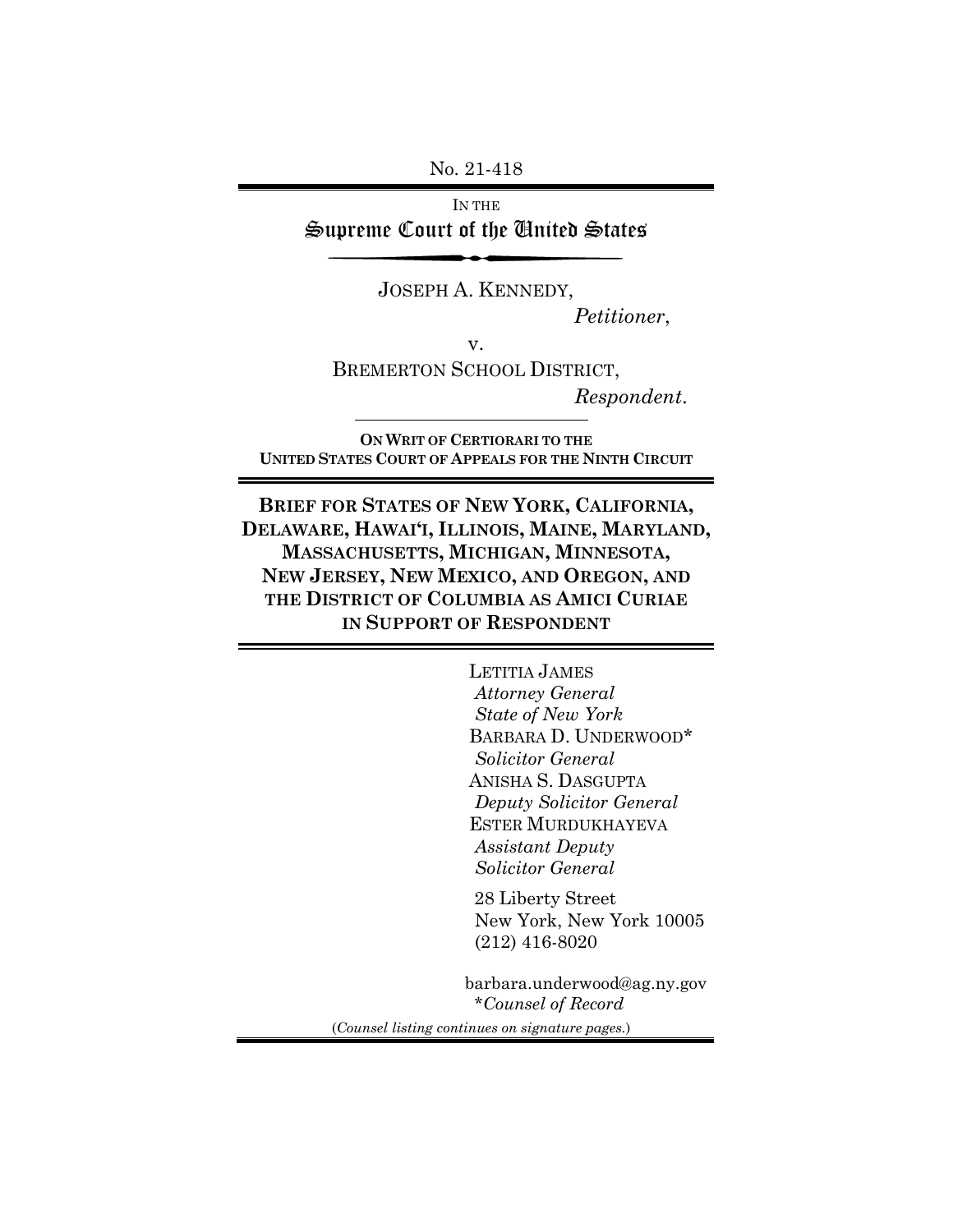# **TABLE OF CONTENTS**

|    |    | Page                                                                                                             |
|----|----|------------------------------------------------------------------------------------------------------------------|
|    |    |                                                                                                                  |
|    |    |                                                                                                                  |
|    |    |                                                                                                                  |
|    | A. | State and Local Governments Employ<br>and Educate Millions of People with<br>Diverse Religious Views. 3          |
|    | В. | <b>States Offer Substantial Religious</b><br>Accommodations in Schools and                                       |
|    |    |                                                                                                                  |
|    |    |                                                                                                                  |
| L. |    | The First Amendment Affords State and Local<br>Governments Substantial Latitude in Managing                      |
|    |    | II. State and Local Governments Should Not Be<br>Compelled to Incorporate Religious Speech in                    |
|    | А. | Allowing a Public-School Employee to<br>Engage in Religious Speech During<br>School Events Creates a Substantial |
|    | В. | The Use of Prayer in School Settings<br>Undermines Religious Freedom19                                           |
|    | C. | <b>Public Employers Must Retain</b><br><b>Authority to Address Disruptive</b>                                    |

Conduct on School Property. ..................... 22 Conclusion .................................................................... 25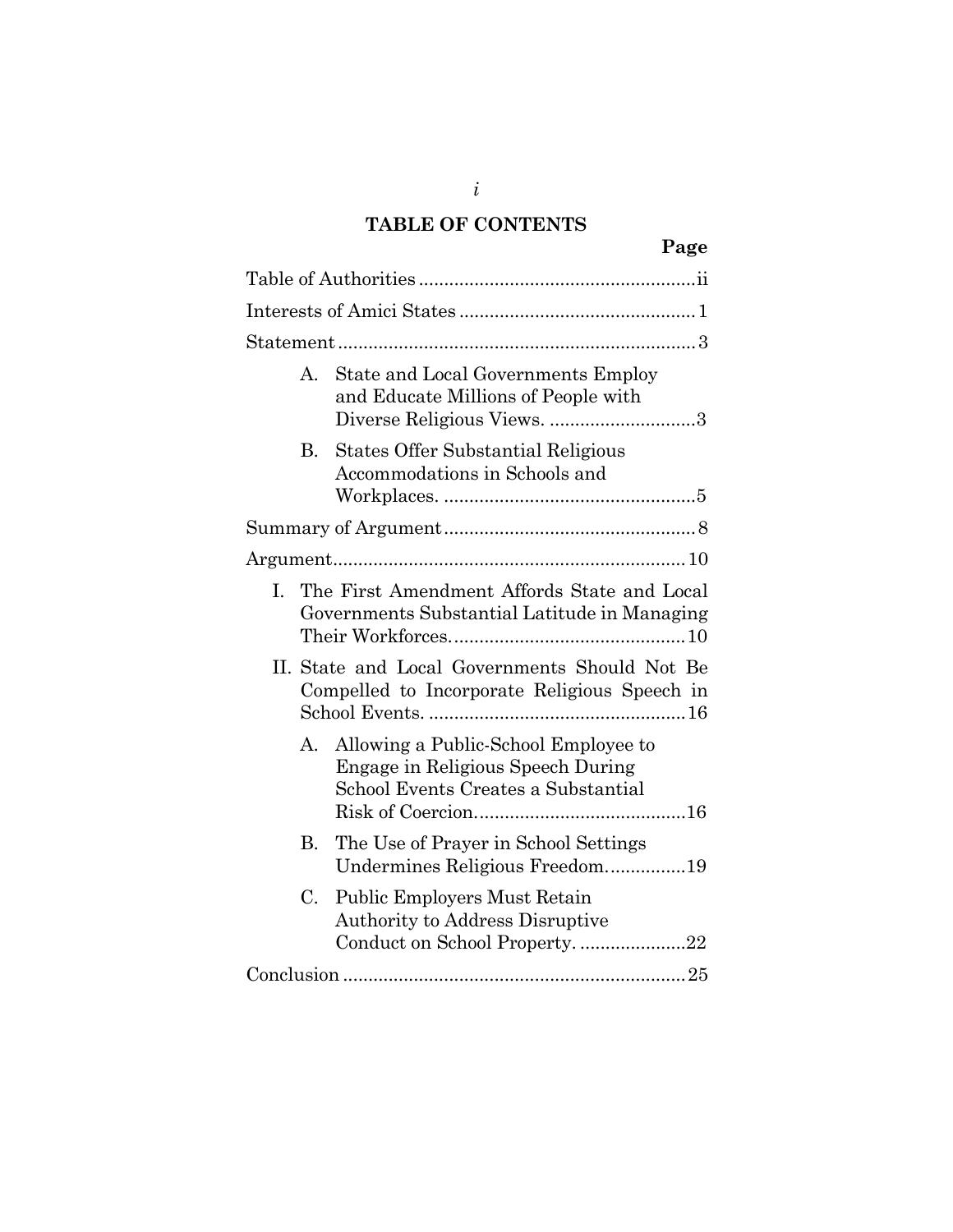# **TABLE OF AUTHORITIES**

# **Cases Page(s)**

| Board of Educ. of Ind. Sch. Dist. No. 92 of<br>Pottawatomie Cnty. v. Earls, 536 U.S. 822             |
|------------------------------------------------------------------------------------------------------|
|                                                                                                      |
| Board of Educ. of Westside Cmty. Schs. (Dist.                                                        |
| Borough of Duryea v. Guarnieri, 564 U.S. 379                                                         |
| Connick v. Myers, 461 U.S. 138 (1983)  10                                                            |
| Doe v. Duncanville Indep. Sch. Dist., 994 F.2d                                                       |
| Edwards v. Aguillard, 482 U.S. 578 (1987) 17,20                                                      |
|                                                                                                      |
| <i>Engquist v. Oregon Dep't of Agric., 553 U.S.</i>                                                  |
| Garcetti v. Ceballos, 547 U.S. 410 (2006)  passim                                                    |
| Janus v. American Fed. of State, Cnty. & Mun.<br><i>Emps., Council 31, 138 S. Ct. 2448 (2018) 11</i> |
|                                                                                                      |
| Lee v. Weisman, 505 U.S. 577 (1992) passim                                                           |
| Mahanoy Area Sch. Dist. v. B.L., 141 S. Ct.                                                          |
| Illinois ex rel. McCollum v. Board of Educ. of<br>Sch. Dist. No. 71, Champaign Cnty., Ill.,          |
| Morse v. Frederick, 551 U.S. 393 (2007)  22                                                          |
| Mueller v. Allen, 463 U.S. 388 (1983)  16                                                            |
| New Jersey v. T.L.O., 469 U.S. 325 (1985)  22                                                        |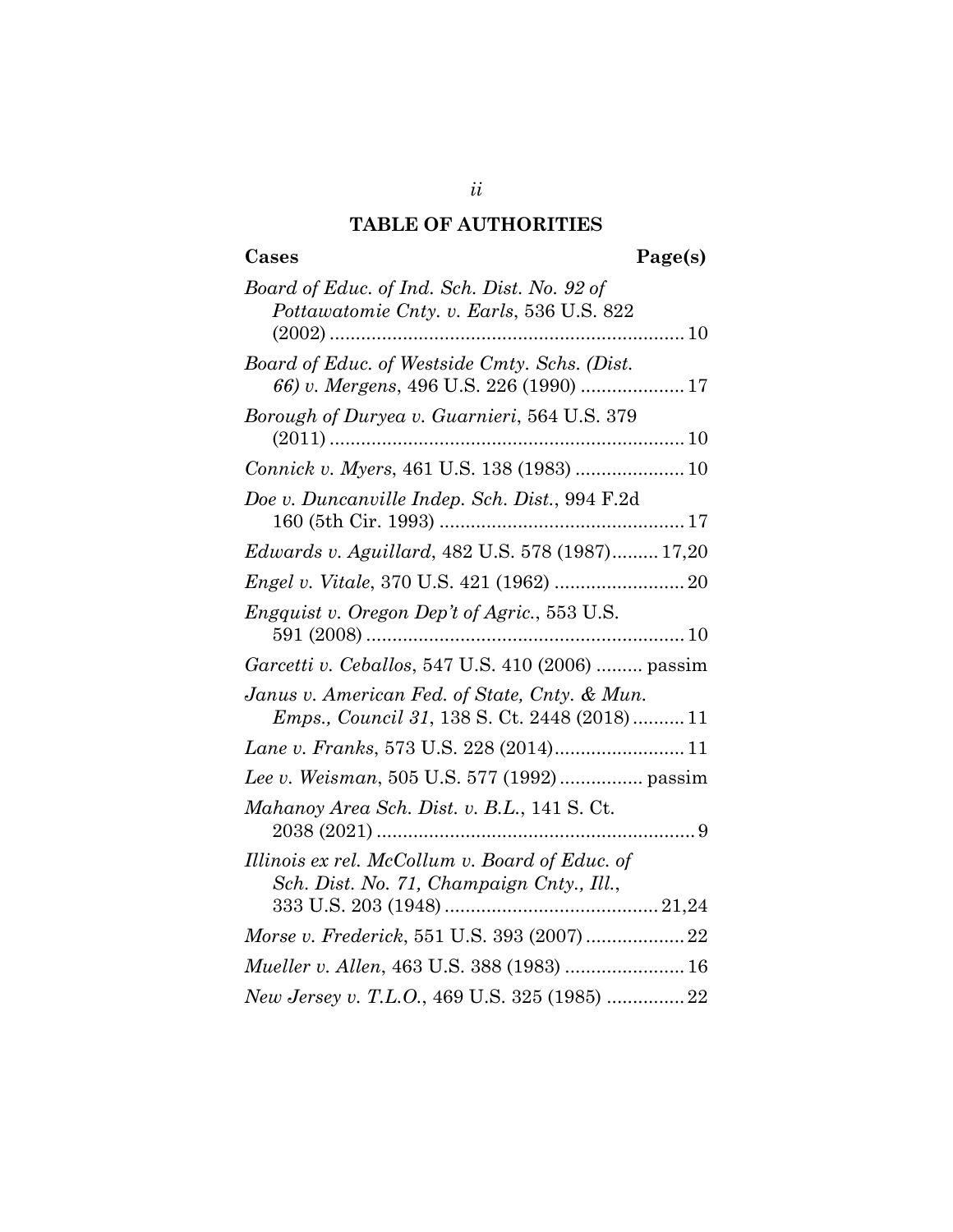# **Cases Page(s)**

| <i>Phillips v. City of Dawsonville, 499 F.3d 1239</i>                                              |
|----------------------------------------------------------------------------------------------------|
| Pickering v. Board of Educ. of Twp. High Sch.                                                      |
| <i>Prince v. Massachusetts, 321 U.S. 158 (1944) 20</i>                                             |
| <i>Renken v. Gregory</i> , 541 F.3d 769 (7th Cir. 2008)  11                                        |
| Ross v. Breslin, 693 F.3d 300 (2d Cir. 2012) 11,13                                                 |
| Santa Fe Ind. Sch. Dist. v. Doe, 530 U.S. 290                                                      |
| School Dist. of Abington Twp. v. Schempp, 374                                                      |
| Shanley v. Northeast Indep. Sch. Dist., Bexar                                                      |
| <i>Wallace v. Jaffree, 472 U.S. 38 (1985)  16,19</i>                                               |
|                                                                                                    |
| Weintraub v. Board of Educ. of City Sch. Dist.<br>of City of N.Y., 593 F.3d 196 (2d Cir. 2010)  12 |
| Williams v. Dallas Indep. Sch. Dist., 480 F.3d                                                     |

# **Laws & Regulations**

| Cal. Gov't Code |  |
|-----------------|--|
|                 |  |
|                 |  |
|                 |  |
| D.C. Code       |  |
|                 |  |
|                 |  |
|                 |  |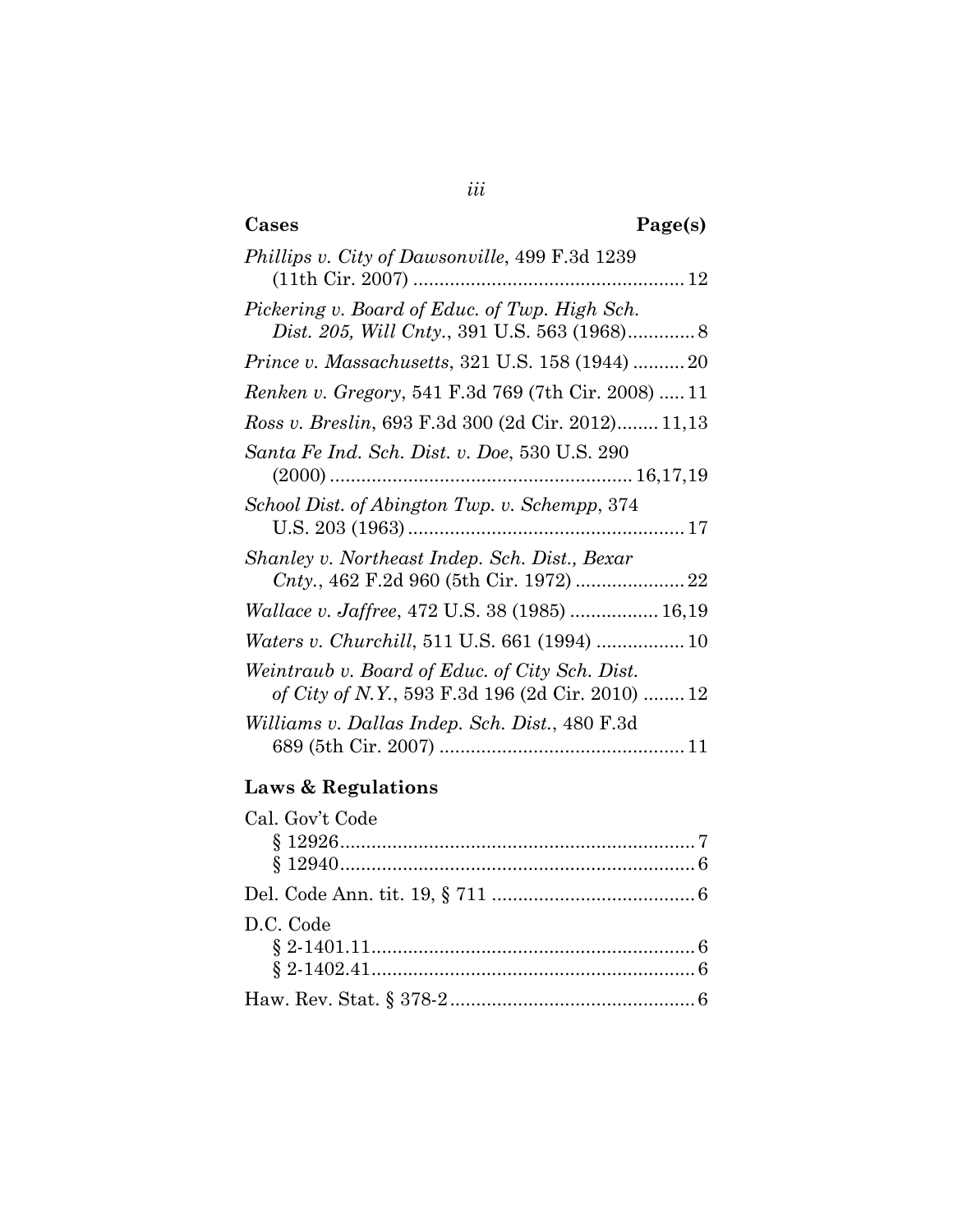| Laws & Regulations                          | Page(s) |
|---------------------------------------------|---------|
|                                             |         |
|                                             |         |
|                                             |         |
|                                             |         |
|                                             |         |
|                                             |         |
| Minn. Stat. Ann.                            |         |
|                                             |         |
|                                             |         |
| N.Y. Educ. Law                              |         |
|                                             |         |
| Or. Rev. Stat.<br>Miscollanoous Authorities |         |

 $iv$ 

### **Miscellaneous Authorities**

| D.C. Dep't of Human Res., Reasonable Accommo- |  |
|-----------------------------------------------|--|
| dation of Religious Observance or Practices   |  |
| (Mar. 22, 2022),                              |  |
| https://edpm.dc.gov/issuances/reasonable-     |  |
| accommodation-religious-observance-or-        |  |
|                                               |  |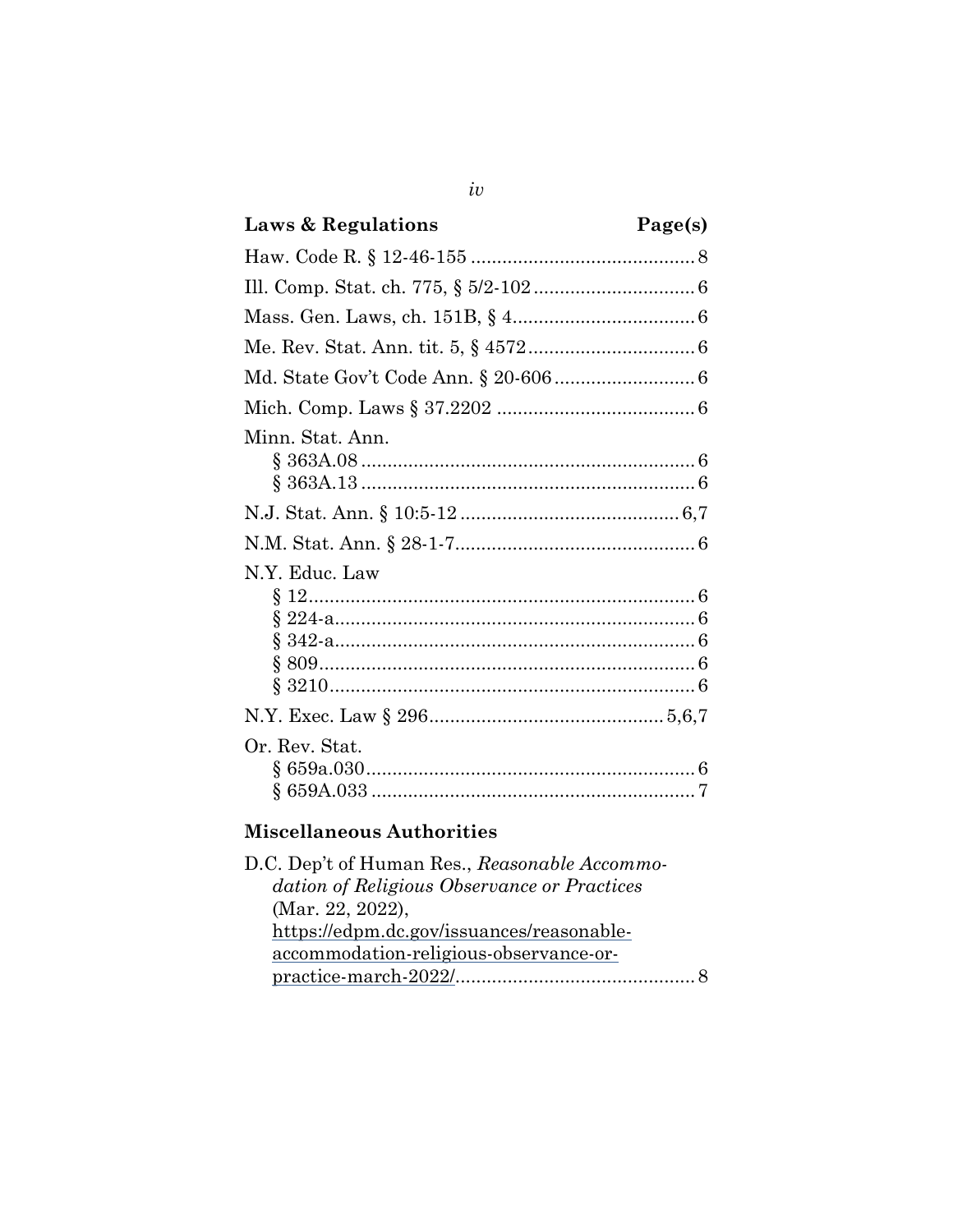| <b>Miscellaneous Authorities</b>                                                                                                                                                           | Page(s) |
|--------------------------------------------------------------------------------------------------------------------------------------------------------------------------------------------|---------|
| D.C. Pub. Schs., Anti-Discrimination Policy:<br>Students (Oct. 2021),<br>https://dcps.dc.gov/sites/default/files/dc/sites/dc<br>ps/page_content/attachments/Anti-                          |         |
| Donald Sabo et al., High School Athletic<br>Participation and Postsecondary Educational<br>and Occupational Mobility: A Focus on Race<br>and Gender, 10 Socio. of Sport J. 44 (1993)  18   |         |
| Jean M. Williams et al., Factor Structure of the<br>Coaching Behavior Questionnaire and Its<br><i>Relationship to Athlete Variables, 17 Sport</i><br>Psychol. 16 (2003)                    |         |
| John M. Barron et al., The Effects of High School<br>Athletic Participation on Education and Labor<br>Market Outcomes, 82 Rev. of Econ. & Stat. 409                                        |         |
| Kelly P. Troutman & Mikaela J. Dufur, From<br>High School Jocks to College Grads: Assessing<br>the Long-Term Effects of High School Sport<br>Participation on Females' Educational Attain- |         |
| Kris Bryant, Take a Knee: Applying the First<br>Amendment to Locker Room Prayers and<br>Religion in College Sports, 36 J. Coll. & Univ.                                                    |         |
| N.Y. Att'y Gen., Civil Rights Bureau, Religious<br>Rights in the Workplace (2020),<br>https://ag.ny.gov/sites/default/files/religious_ri                                                   |         |

*v*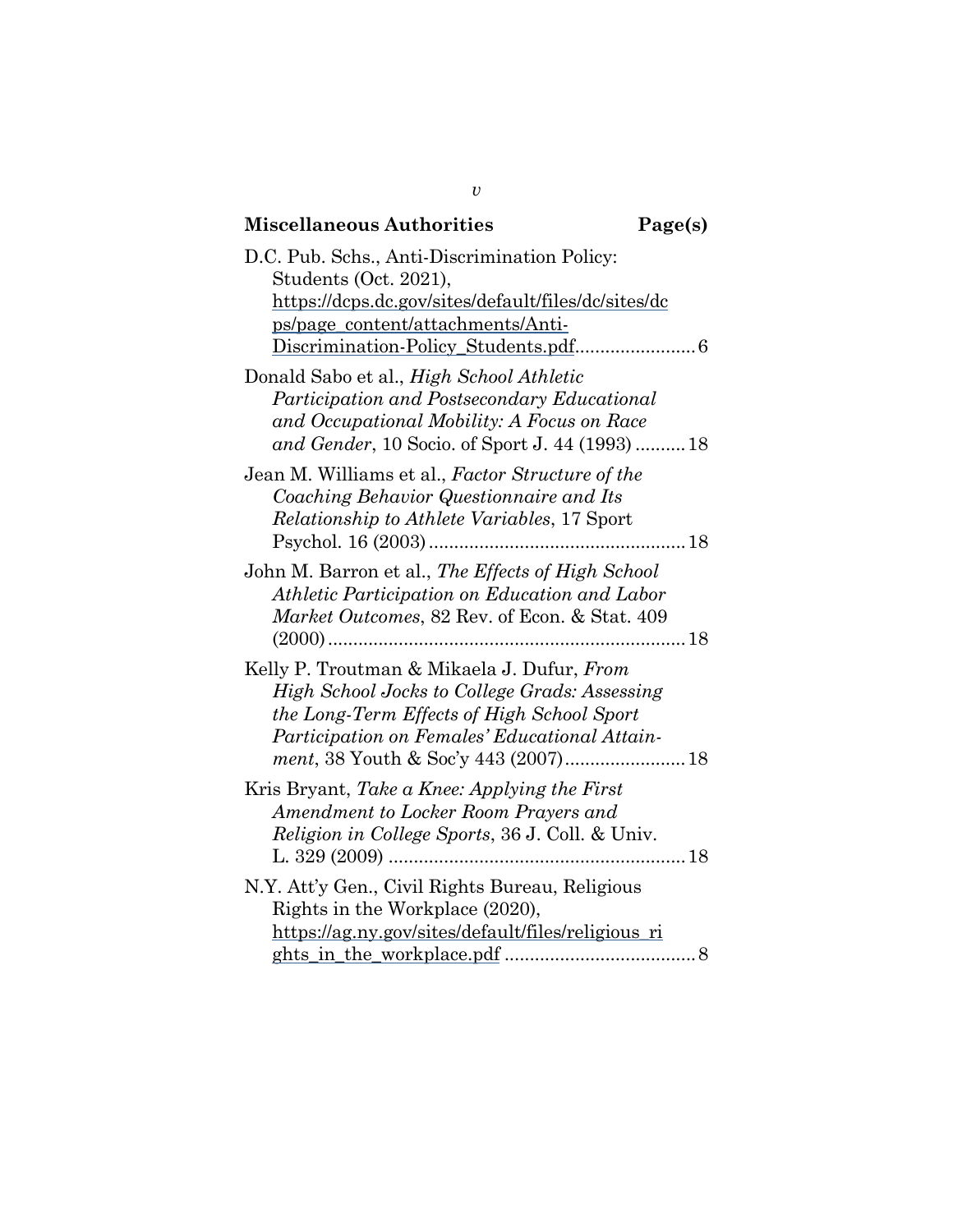| <b>Miscellaneous Authorities</b>                                                                                                                                                           | Page(s) |
|--------------------------------------------------------------------------------------------------------------------------------------------------------------------------------------------|---------|
| N.Y. Governor's Office of Emp. Relations,<br>Procedures for Implementing Reasonable<br>Accommodation of Religious Observance or<br>Practices for Applicants and Employees (Oct.            |         |
| 2020),<br>https://goer.ny.gov/system/files/documents/202<br>0/10/reasonableaccommodationreligion.pdf 8                                                                                     |         |
| National Ctr. for Educ. Statistics, Fast Facts: Back-<br>to-school statistics (2021),<br>https://nces.ed.gov/fastfacts/display.asp?id=3724                                                 |         |
| National Ctr. for Educ. Statistics, State Education<br>Practices (2017),<br>https://nces.ed.gov/programs/statereform/tab1_                                                                 |         |
| Nicholas Holt et al., Benefits and Challenges<br>Associated with Sport Participation by<br>Children and Parents from Low-Income<br>Families, 12 Psychol. of Sport & Exercise 490           |         |
| Pew Research Ctr., In U.S., Decline of<br>Christianity Continues at Rapid Pace (2019),<br>https://www.pewforum.org/2019/10/17/in-u-s-<br>decline-of-christianity-continues-at-rapid-pace/4 |         |
| Pew Research Ctr., Religious Landscape Study<br>(2014), https://www.pewforum.org/religious-                                                                                                |         |
| Public Religion Research Inst., The 2020 Census<br>of American Religion (2021)<br>https://www.prri.org/wp-<br>content/uploads/2021/07/PRRI-Jul-2021-                                       |         |

*vi*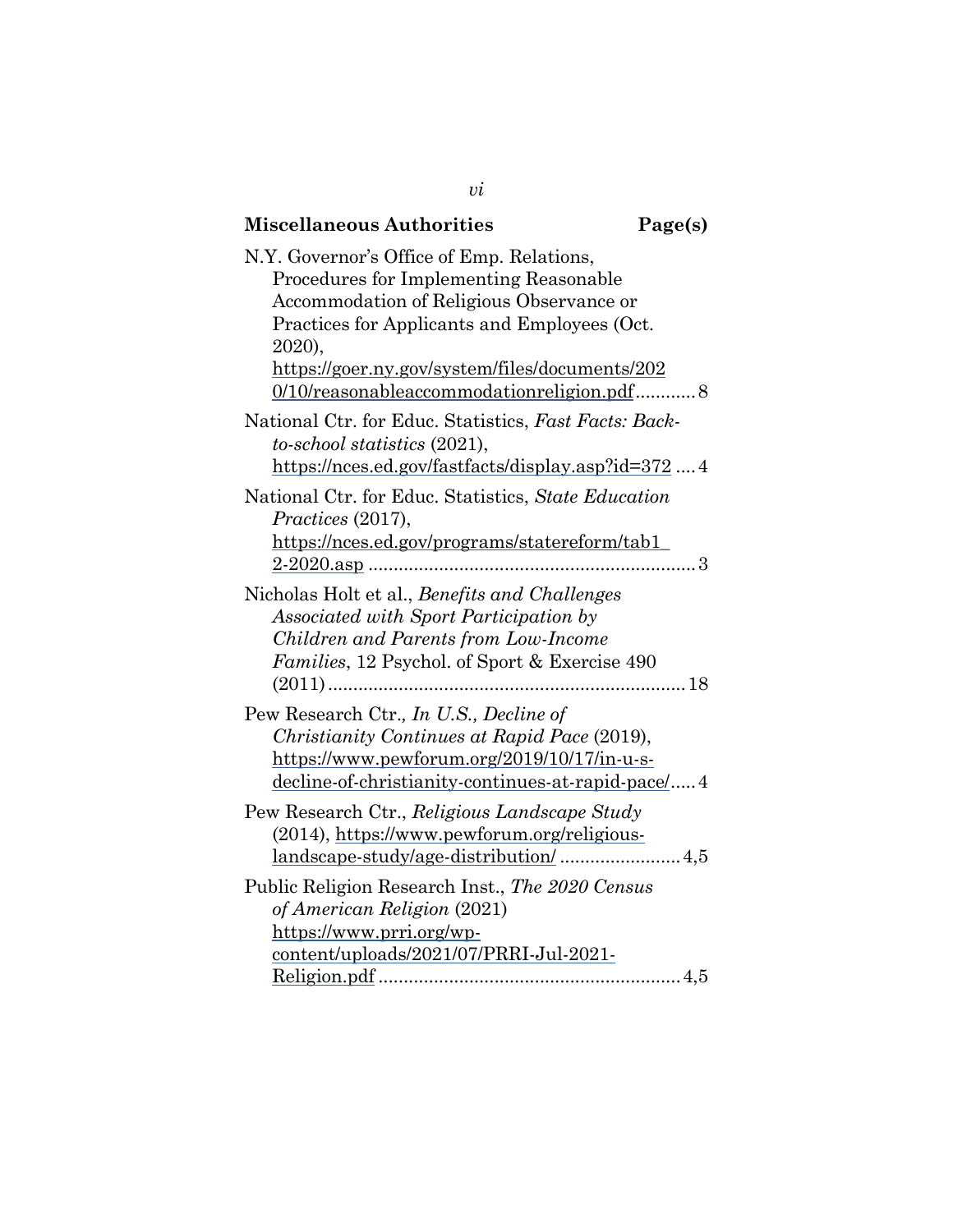| <b>Miscellaneous Authorities</b>                                                                                                                                                                                                                 | Page(s) |
|--------------------------------------------------------------------------------------------------------------------------------------------------------------------------------------------------------------------------------------------------|---------|
| Sara Pedersen & Edward Seidman, Team Sports<br>Achievement and Self-Esteem Development<br>Among Urban Adolescent Girls, 28 Psychol. of                                                                                                           |         |
| Sarah J. Donaldson & Kevin R. Ronan, The<br><i>Effects of Sports Participation on Young</i><br>Adolescents' Emotional Well-Being, 41                                                                                                             |         |
| U.S. Dep't of Labor, Bureau of Lab. Statistics, The<br><i>Employment Situation-February 2022</i> (Mar. 4,<br>2022),<br>https://www.bls.gov/news.release/archives/emp                                                                             |         |
| U.S. Dep't of Labor, Off. of the Ass't Sec'y for<br>Admin. & Mgmt., Religious Discrimination<br>and Accommodation in the Federal Workplace<br>(n.d.),<br>https://www.dol.gov/agencies/oasam/civil-<br>rights-center/internal/policies/religious- |         |
|                                                                                                                                                                                                                                                  | 8       |

*vii*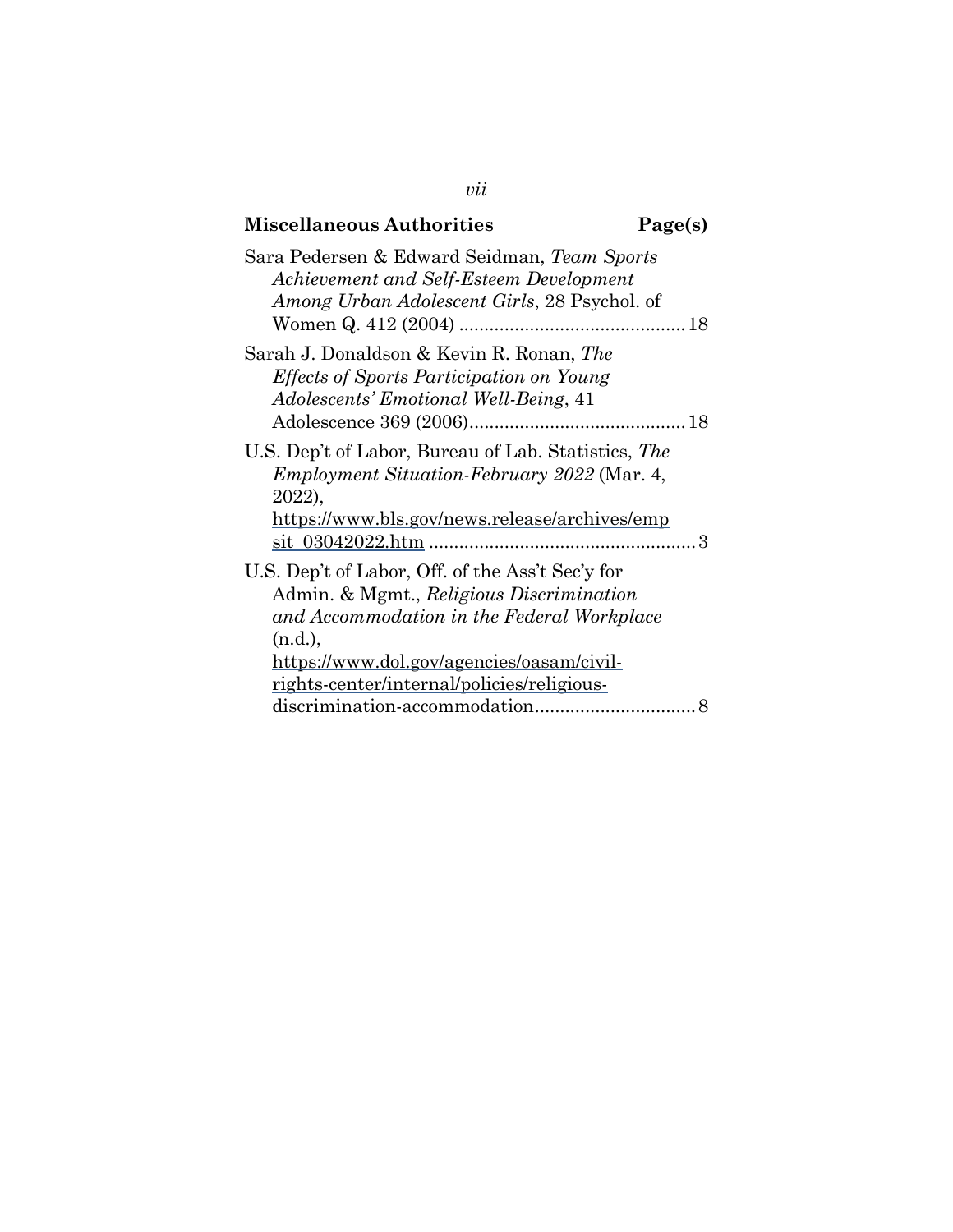#### **INTERESTS OF AMICI STATES**

Amici are the States of New York, California, Delaware, Hawai'i, Illinois, Maine, Maryland, Massachusetts, Michigan, Minnesota, New Jersey, New Mexico, and Oregon, and the District of Columbia. Amici have an interest in this case as public employers that are governed by the First Amendment with respect to their management of employees, and as regulators of elementary, secondary, and postsecondary publicschool systems. Collectively, amici employ more than 2 million people and oversee the education of more than 17.5 million children and more than 5.8 million college and graduate students.

Amici are proud of the extensive religious diversity in our communities. Amici have adopted multiple legislative, regulatory, and policy-based measures to ensure that employees and students who engage in religious observance are able to fully participate in their workplaces and schools without fear of discrimination. At the same time, amici have an obligation to ensure that schools and workplaces operate safely and effectively and that no religious views are prioritized above others. Accordingly, amici have developed accommodation procedures that respect the religious views of publicschool students and government employees without undermining or interfering with the operation of schools and workplaces that serve millions of people daily. Amici have developed these practices in substantial reliance on this Court's precedents holding that the First Amendment permits great latitude to state and local governments in creating workforce-management and school-administration policies.

A ruling in favor of petitioner would undermine amici's interests in multiple ways. First, petitioner asks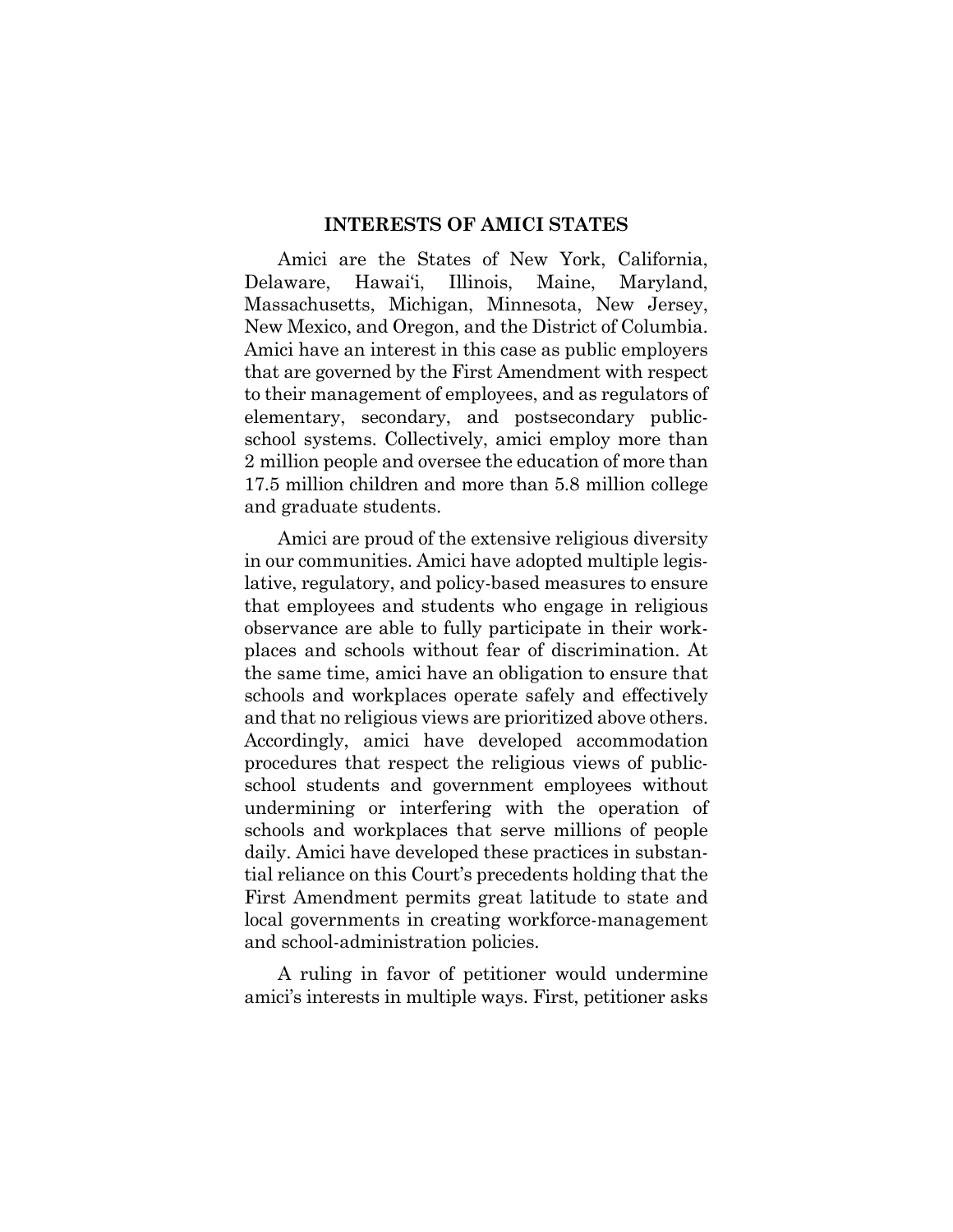this Court to strip governmental employers of the ability to rely on an objective evaluation of an employee's speech in relation to his or her job duties when considering what constitutes government rather than private speech. Petitioner offers no alternative legal standard on which employers and courts can rely to distinguish between private and governmental speech and therefore introduces substantial uncertainty in an important and frequently litigated area of the law.

Second, petitioner seeks a ruling that would harm amici's interests in promoting religious freedom in public education. Petitioner asks this Court to permit a public-school employee to incorporate prayer into a public-school event. Such a ruling creates a substantial risk that students who hold different religious views would feel either chilled from participation in the event or coerced into expressing the same religious views. Petitioner acknowledges that governments have an important interest in avoiding coercion and concedes that at least one student felt pressured into participating in petitioner's religious speech. Yet petitioner offers no legal standard or limiting principle that would effectively address the substantial risk of coercion. Moreover, allowing a public-school employee to use prayer in a school event risks shaming, alienating, or angering family members and other members of the community who do not share the same religious beliefs. The purpose of the First Amendment is to protect rather than undermine religious pluralism.

Finally, petitioner seeks to restrict the ability of amici and other public employers to discipline employees engaged in disruptive conduct on school property. Amici often place reasonable restrictions on access to and use of spaces like high school football fields to prevent crowding, disorder, or other public disruptions.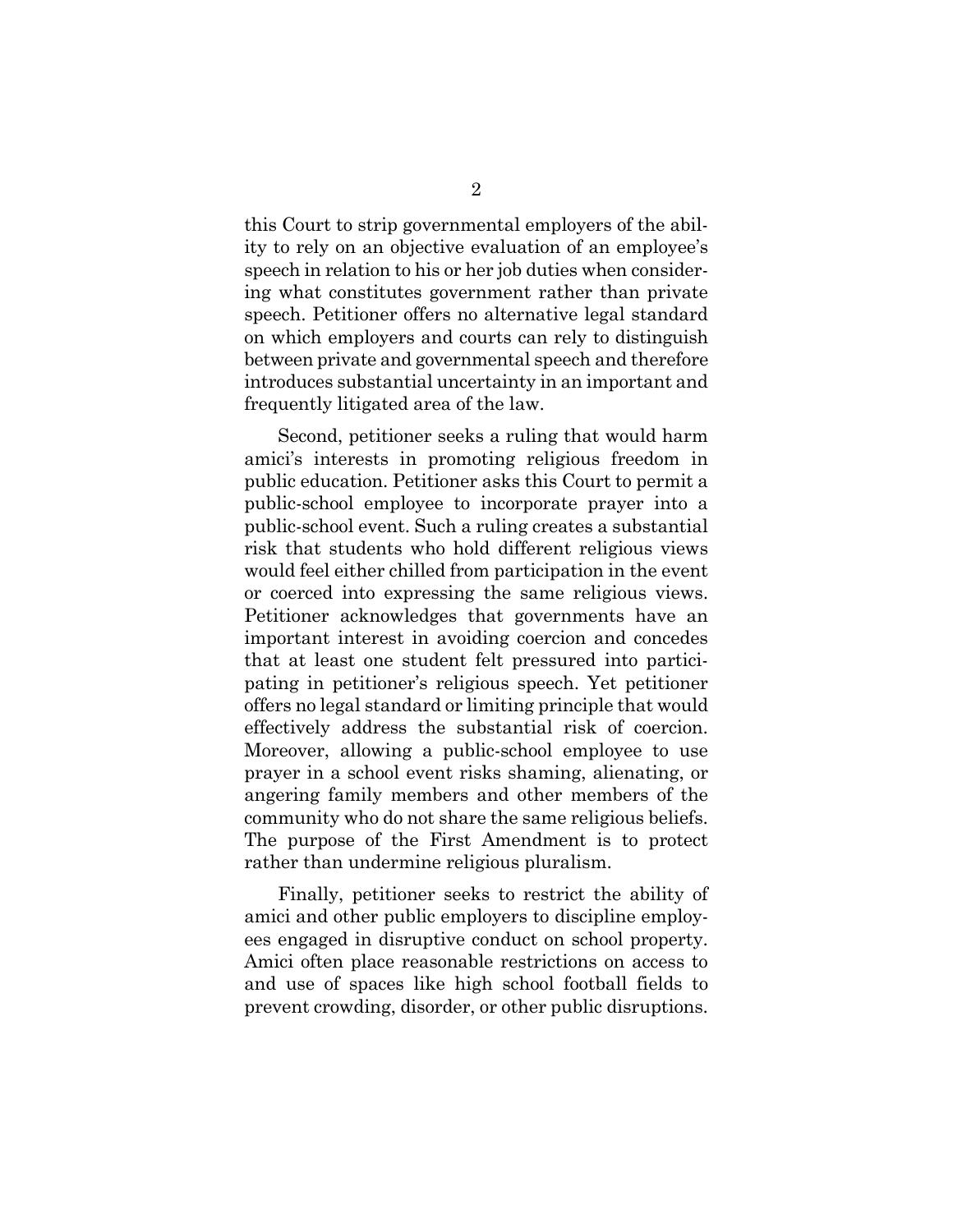Petitioner repeatedly acknowledges that he was "pugilistic" in his efforts to engage in publicly visible and audible religious speech on a high school football field and celebrates the "pugilistic response" from the community to his behavior, which among other things included a melee on the field that threatened the safety of students. A ruling in petitioner's favor would unduly prioritize a particular individual's demand to express religious speech in exactly the manner that he wants over amici's interests in protecting the safety of other staff, students, families, and members of the public.

#### **STATEMENT**

## **A. State and Local Governments Employ and Educate Millions of People with Diverse Religious Views.**

State and local governments employ approximately 19.5 million people, or more than 13% of the American nonfarm workforce.1 More than half of state and local government employees (approximately 10.6 million people) work in elementary, secondary, or postsecondary educational settings.2

All States have compulsory education laws mandating school attendance for children, typically from the ages of 6 to 18.3 Approximately 49.4 million children in the United States attend public elementary

<sup>1</sup> U.S. Dep't of Labor, Bureau of Lab. Statistics, *The Employment Situation—February 2022*, tbl. B-1 (Mar. 4, 2022) ([internet](https://www.bls.gov/news.release/archives/empsit_03042022.htm)). <sup>2</sup> *Id.*

<sup>3</sup> National Ctr. for Educ. Statistics, *State Education Practices,*  tbl. 1.2 (2017) [\(internet\)](https://nces.ed.gov/programs/statereform/tab1_2-2020.asp).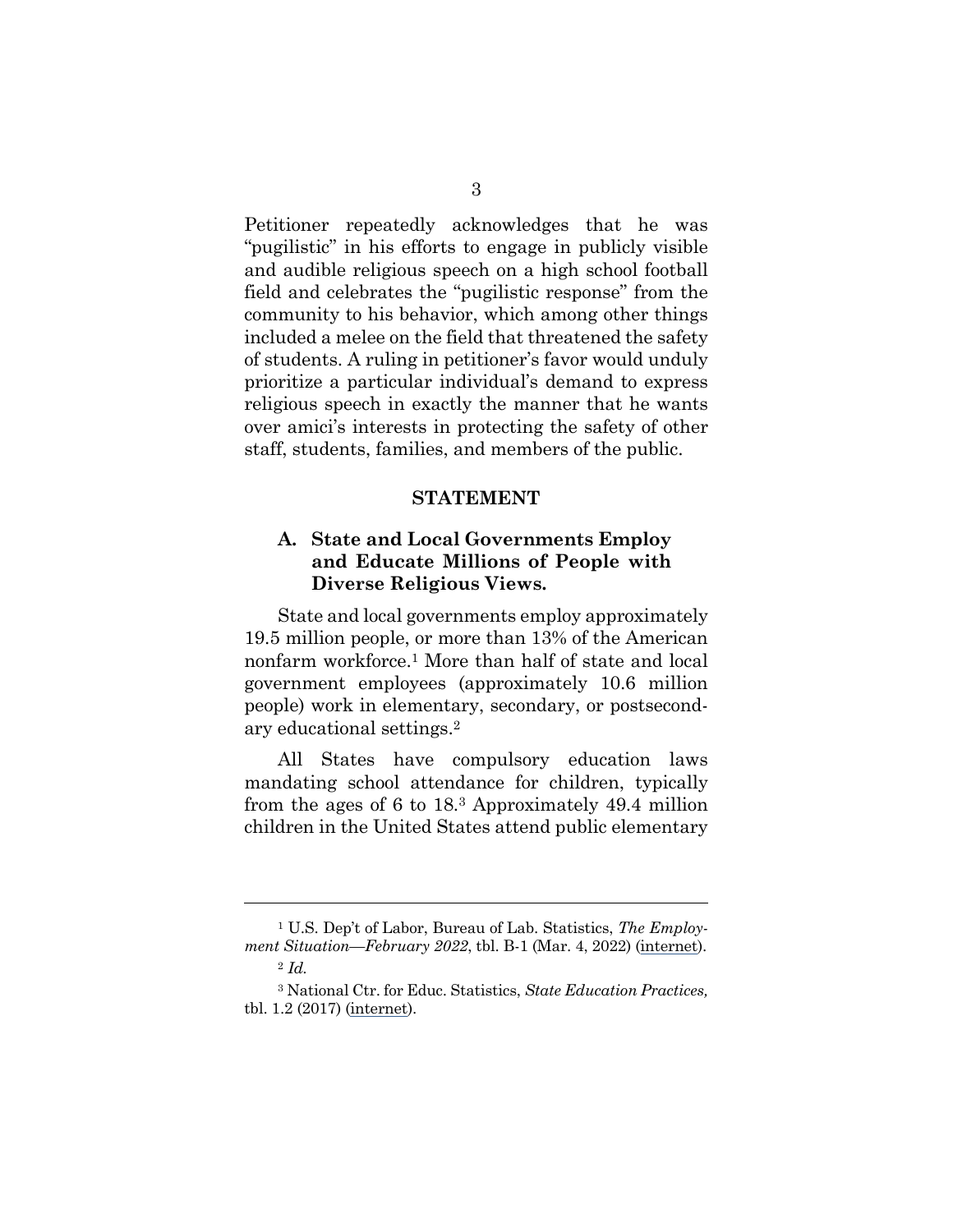or secondary schools; this figure represents approximately 90% of school-aged children.4 States and local governments also educate over 70% of college and graduate students in the United States: approximately 14 million students attend public colleges and universities.5

The composition of American public schools and public workforces reflects the demographic characteristics of the communities in which these schools and workforces are located. Overall, the United States contains an astounding diversity of religious views: recent surveys show that among U.S. adults, 43% identify as Protestant, 26% identify as atheist, agnostic, or as "nothing in particular," 20% identify as Catholic, 2% each identify as Mormon or Jewish, and 1% each identify as Muslim, Buddhist, and Hindu, with another approximately 4% of adults identifying with another Christian or non-Christian faith.6 Religious diversity is especially stark among Americans under the age of 50.7

Amici States are home to communities with even greater religious diversity: nine of the ten most religiously diverse counties in the country are located in amici States, with four of the most diverse counties located in New York, 2 counties located in Maryland,

<sup>4</sup> National Ctr. for Educ. Statistics, *Fast Facts: Back-to-school statistics* (2021) [\(internet](https://nces.ed.gov/fastfacts/display.asp?id=372)).

<sup>5</sup> *Id.*

<sup>6</sup>*See* Pew Research Ctr.*, In U.S., Decline of Christianity Continues at Rapid Pace* (2019) [\(internet\)](https://www.pewforum.org/2019/10/17/in-u-s-decline-of-christianity-continues-at-rapid-pace/).

<sup>7</sup> *See* Public Religion Research Inst., *The 2020 Census of American Religion* ("*PRRI Census*") 11 (2021) ([internet\)](https://www.prri.org/wp-content/uploads/2021/07/PRRI-Jul-2021-Religion.pdf); *see also*  Pew Research Ctr., *Religious Landscape Study* (2014) (Age Distribution) [\(internet](https://www.pewforum.org/religious-landscape-study/age-distribution/)).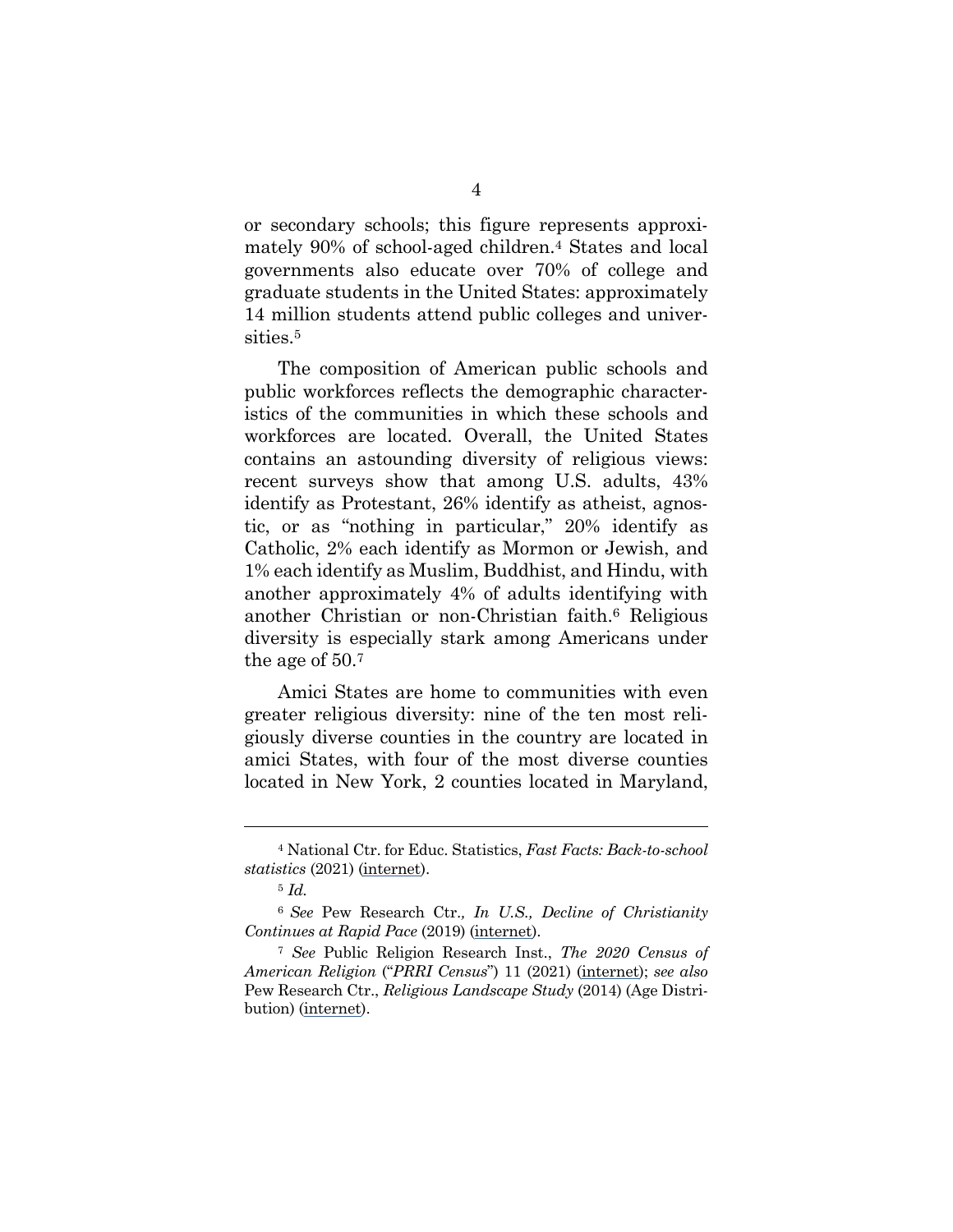and 1 county located in each of California, Hawai'i and New Jersey.8 Each of New York's 62 counties has greater religious diversity than the national average, as is true in 8 other amici States as well as the District of Columbia.9 For example, among adults in Kings County (i.e., Brooklyn) in New York, approximately 35% are Protestant or identify with another non-Catholic Christian faith, 27% identify with no religious affiliation, 19% are Catholic, 12% are Jewish, 4% are Muslim, and 1% each are Hindu and Buddhist.10 Similarly broad ranges of religious diversity can be found in communities across the country including Los Angeles, Detroit, Minneapolis, and the District of Columbia.<sup>11</sup>

## **B. States Offer Substantial Religious Accommodations in Schools and Workplaces.**

Amici States are proud of the religious diversity in our communities and have taken extensive measures to protect our residents from religious discrimination in the workplace and in schools. For example, the New York State Human Rights Law prohibits all employers (including public employers) from discriminating against employees based on their religious practices and observances, including discrimination based on clothing or facial hair worn in accordance with an employee's religion. N.Y. Exec. Law § 296(10). Other amici likewise

<sup>8</sup> *PRRI Census*, *supra*, at 21-23.

<sup>9</sup> *Id.*

<sup>10</sup> *Id.* [\(detailed maps\)](https://www.prri.org/research/2020-census-of-american-religion/).

<sup>11</sup> *See, e.g.*, Pew Research Ctr., *Religious Landscape Study* (2014) (Geography) ([internet\)](https://www.pewresearch.org/religion/religious-landscape-study/#geography).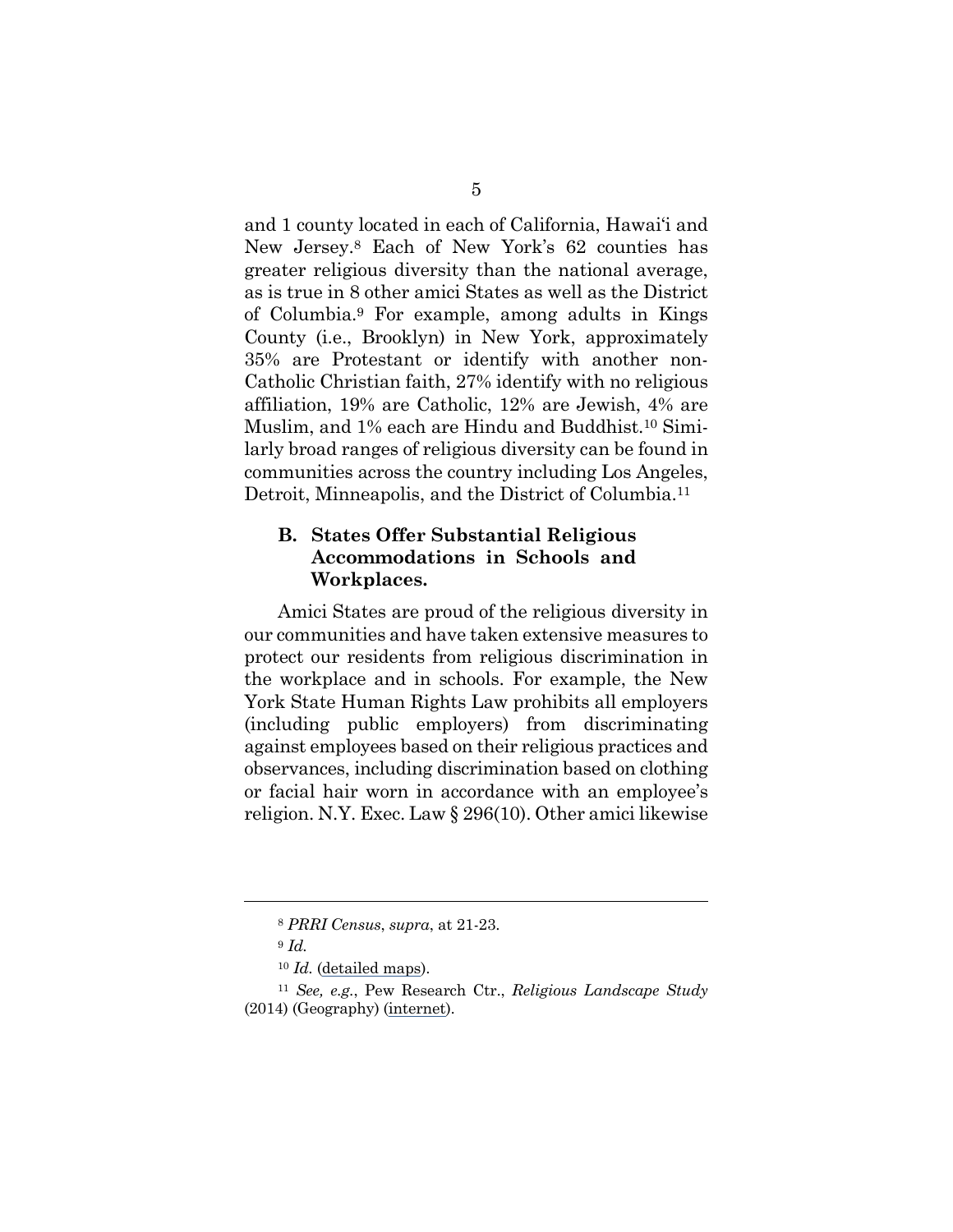provide protections against workplace discrimination based on religion.12

Amici also protect students from discrimination by educational institutions based on religion. For example, Minnesota prohibits discrimination "in the full utilization of or benefit from any educational institution" based on religion. *See* Minn. Stat. Ann. § 363A.13(1). The District of Columbia Public Schools Anti-Discrimination Policy prohibits discrimination based on "[a] person's actual or perceived shared ancestry or ethnic characteristics, including membership in a religion that may be perceived to exhibit such characteristics (such as Hindu, Jewish, Muslim, and Sikh individuals)."13 New York's Education Law protects public school students who are required to miss classes, assignments, or tests due to religious observance as well as students who are harassed or bullied because of religious practices. *See, e.g.*, N.Y. Educ. Law §§ 12(1), 224-a, 342-a(1), 809(4), 3210(b). Amici have enacted various other state laws to protect students from religious discrimination in school settings. *See, e.g.*, D.C. Code § 2-1402.41; N.Y. Exec. Law § 296(4).

While amici are committed to protecting religious freedoms, it is also the case that state and local governments perform numerous crucial functions and

<sup>12</sup> *See, e.g.*, Cal. Gov't Code § 12940; 19 Del. Code Ann. § 711; D.C. Code § 2-1401.11(a); Haw. Rev. Stat. § 378-2; 775 Ill. Comp. Stat. 5/2-102; Me. Rev. Stat. Ann. tit. 5, § 4572; Md. State Gov't Code Ann. § 20-606; Mass. Gen. Laws, ch. 151B, § 4; Mich. Comp. Laws § 37.2202; Minn. Stat. Ann. § 363A.08; N.J. Stat. Ann. § 10:5- 12; N.M. Stat. Ann. § 28-1-7; Or. Rev. Stat. § 659a.030.

<sup>13</sup> D.C. Pub. Schs., Anti-Discrimination Policy: Students 5 (Oct. 2021) [\(internet](https://dcps.dc.gov/sites/default/files/dc/sites/dcps/page_content/attachments/Anti-Discrimination-Policy_Students.pdf)).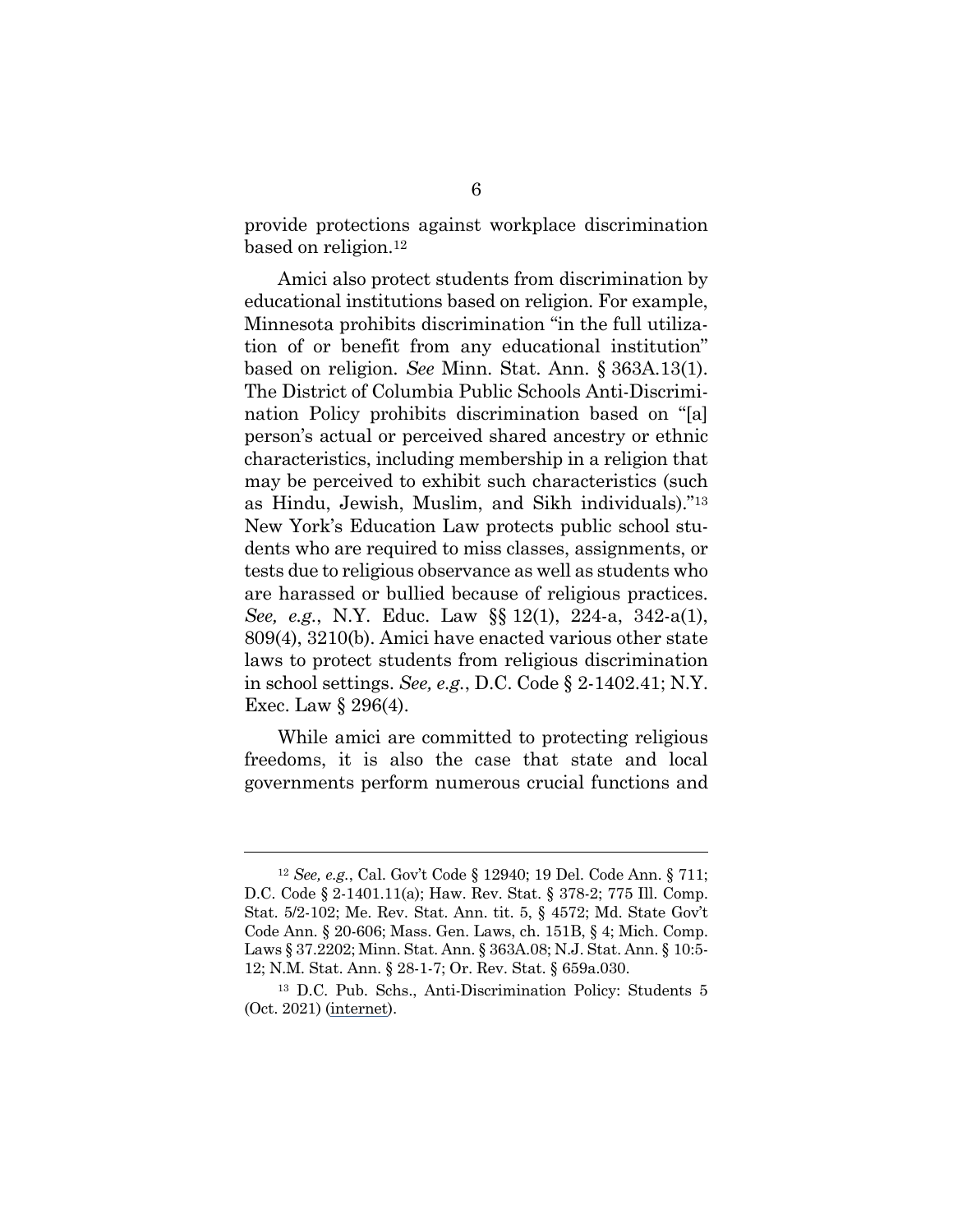must be available to serve the interests of their constituents. To that end, amici's antidiscrimination laws generally provide that both private and public employers may balance the interests of their employees in religious observance with the interests of their workplaces. For example, New York's Human Rights Law provides that an employer must make a "bona fide effort" to grant an employee's request for a religious accommodation, but it permits the employer to deny such a request or to offer an alternative accommodation if the requested accommodation would cause an undue hardship. N.Y. Exec. Law  $\S 296(10)(a)$ , (d). And under New York's law, an accommodation necessarily constitutes an undue hardship if it significantly interferes with the safe and efficient operation of the workplace or leaves the employee unable to perform the essential functions of the position in which he or she is employed. *Id.* Other amici have similarly structured laws. *See, e.g.*, Cal. Gov't Code § 12926(u); N.J. Stat. Ann. § 10:5- 12; Or. Rev. Stat. § 659A.033.

Through their many years of experience with managing a diverse workforce, amici have developed comprehensive accommodation policies that respect the religious views and practices of individual employees while ensuring that governments can continue to provide crucial public services and conform with their constitutional obligation not to endorse any particular religion. Effective accommodation policies require collaboration, flexibility, and respect for the unique considerations applicable to government employment. Reasonable accommodations should be tailored to the nature of the underlying request and may include scheduling changes, exceptions to dress codes, or the designation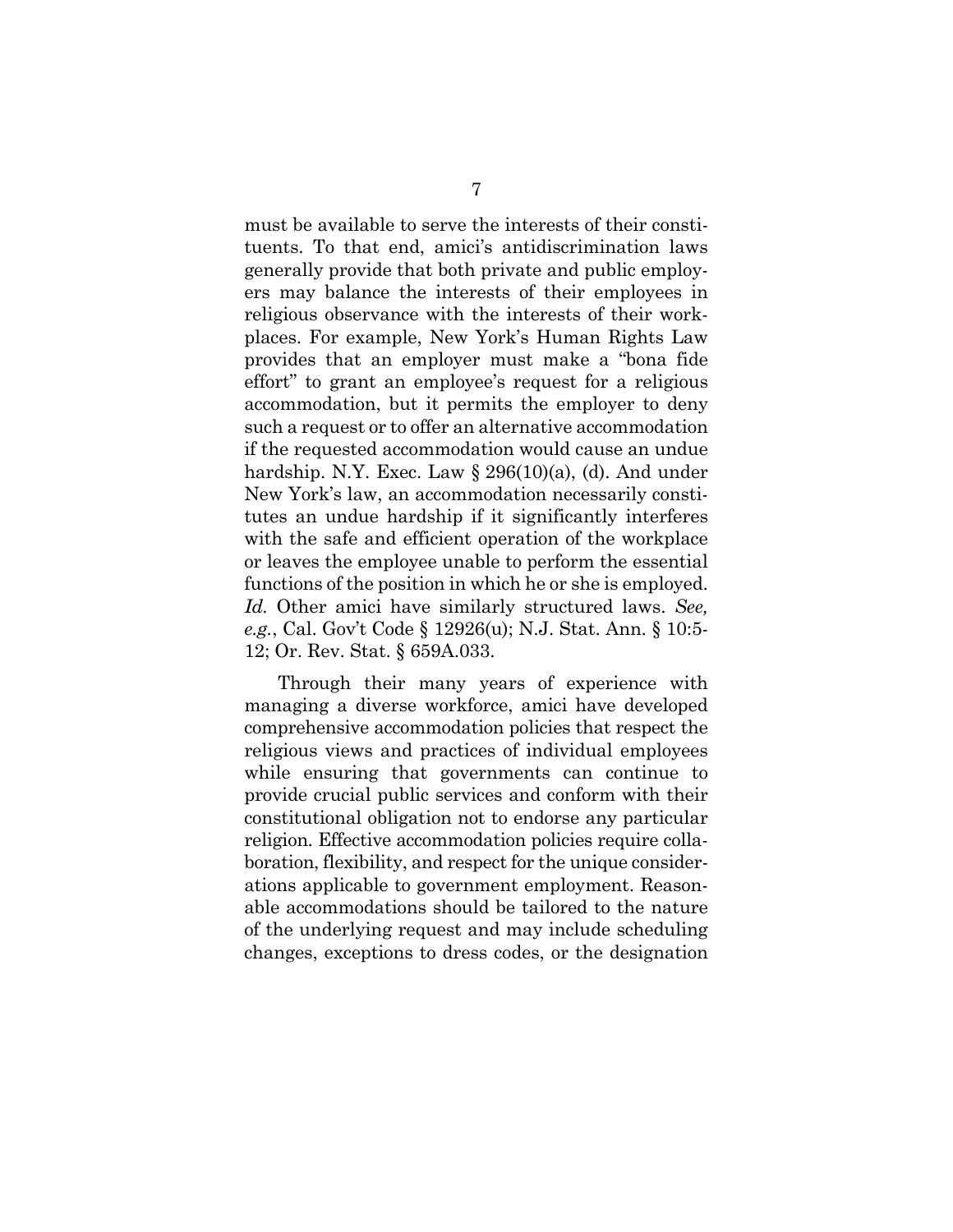of a specific work location for private prayer.14 In amici's experience, government employers have been able to accommodate their employees' religious practices without sacrificing effective government operations by working with employees to come up with nondisruptive but meaningful accommodations.

Formal accommodations policies also provide detailed processes and procedures which help both employers and employees carefully approach sensitive discussions. For example, several of amici's policies for their employees provide that certain requests for routine accommodations can be made and granted informally, set forth procedures and timelines for written accommodation requests of a more complicated nature, and notify employees of available remedies if they are dissatisfied with the employer's decision to deny or modify an accommodation request.15

#### **SUMMARY OF ARGUMENT**

In the First Amendment context, "the State has interests as an employer in regulating the speech of its employees that differ significantly from those it possesses in connection with regulation of the speech of the citizenry in general." *Pickering v. Board of Educ. of* 

<sup>14</sup> *See, e.g.*, N.Y. Att'y Gen., Civil Rights Bureau, Religious Rights in the Workplace (2020) [\(internet](https://ag.ny.gov/sites/default/files/religious_rights_in_the_workplace.pdf)); Haw. Code R. § 12-46- 155; *see also* U.S. Dep't of Labor, Off. of the Ass't Sec'y for Admin. & Mgmt., *Religious Discrimination and Accommodation in the Federal Workplace* (n.d.) [\(internet](https://www.dol.gov/agencies/oasam/civil-rights-center/internal/policies/religious-discrimination-accommodation)).

<sup>15</sup> *See, e.g.*, N.Y. Governor's Office of Emp. Relations, Procedures for Implementing Reasonable Accommodation of Religious Observance or Practices for Applicants and Employees (Oct. 2020) [\(internet\)](https://goer.ny.gov/system/files/documents/2020/10/reasonableaccommodationreligion.pdf); D.C. Dep't of Human Res., *Reasonable Accommodation of Religious Observance or Practices* (Mar. 22, 2022) ([internet\)](https://edpm.dc.gov/issuances/reasonable-accommodation-religious-observance-or-practice-march-2022/).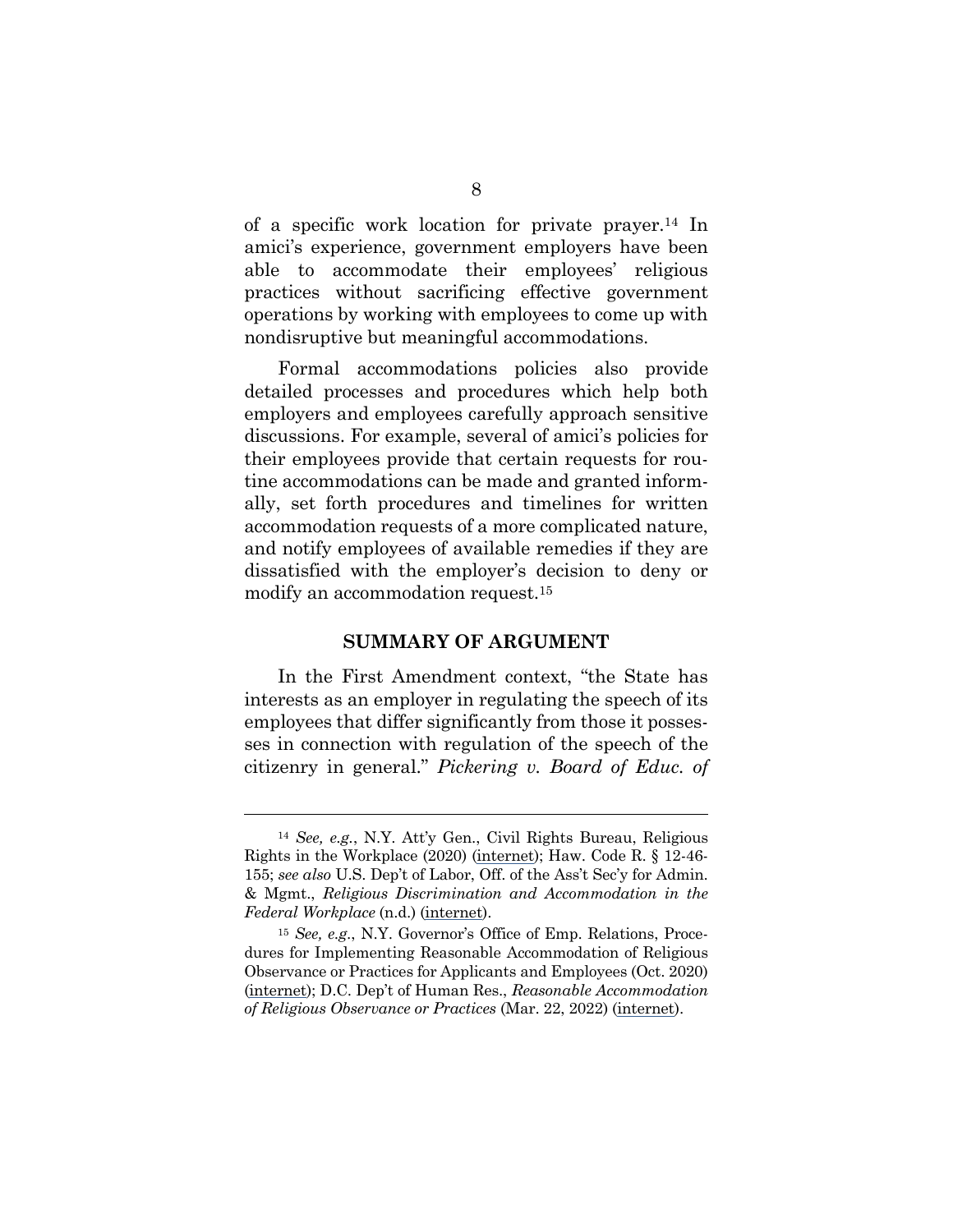*Twp. High Sch. Dist. 205, Will Cnty.*, 391 U.S. 563, 568 (1968). Accordingly, it is well settled that the First Amendment does not bar governmental employers from disciplining public employees for statements the employees make pursuant to their official duties. *Garcetti v. Ceballos*, 547 U.S. 410, 421 (2006). Here, the court of appeals correctly found that petitioner Joseph Kennedy, a high school football coach, was speaking while carrying out his job duties when he prayed on the field surrounded by students immediately following games. Kennedy's arguments to the contrary are based on strawmen analogies and make a hash out of the straightforward *Garcetti* standard.

Even if Kennedy were speaking as a private citizen subject to First Amendment protections, "courts must apply the First Amendment 'in light of the special characteristics of the school environment.'" *Mahanoy Area Sch. Dist. v. B.L.*, 141 S. Ct. 2038, 2044 (2021) (quoting *Hazelwood Sch. Dist. v. Kuhlmeier*, 484 U.S. 260, 266 (1988)). "[T]here are heightened concerns with protecting freedom of conscience from subtle coercive pressure in the elementary and secondary public schools." *Lee v. Weisman*, 505 U.S. 577, 592 (1992). In this case, allowing Kennedy to hold a public prayer as part of a school event would risk chilling participation in the underlying event by students whose religious views differed from Kennedy's, and could cause students to feel compelled to partake in the religious speech as a perceived condition of participation on the football team: issues that the record shows had actually occurred in the past, with respect to one student who felt "compelled to participate" in Kennedy's prayers because he feared that he otherwise "wouldn't get to play as much." (J.A. 234; *see* Pet. App. 21.)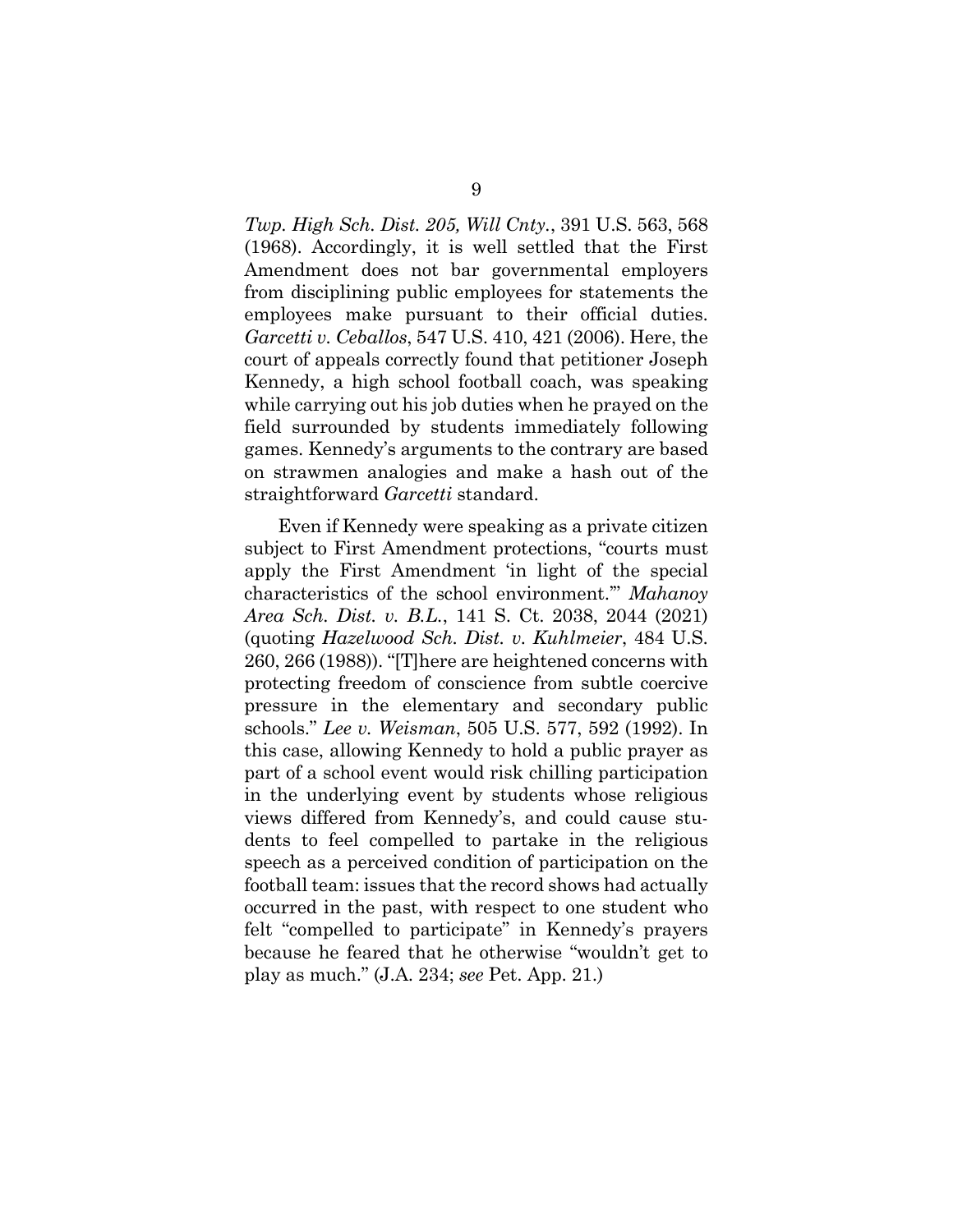Finally, state and local governments have an obligation to "maintain[] discipline, health, and safety" in school settings. *Board of Educ. of Ind. Sch. Dist. No. 92 of Pottawatomie Cnty. v. Earls*, 536 U.S. 822, 830 (2002). Respondent Bremerton School District offered Kennedy several accommodations that would permit his religious observance without creating a disorderly public spectacle. Kennedy categorically refused the accommodations and instead engaged in disruptive onfield conduct that resulted in a melee on at least one occasion. The First Amendment does not require public employers to set aside their legitimate public safety interests in favor of an employee's desired form of speech.

#### **ARGUMENT**

# **I. The First Amendment Affords State and Local Governments Substantial Latitude in Managing Their Workforces.**

This Court has long recognized that governmental entities have a significant interest in avoiding disruptions in government workplaces and therefore are entitled to considerable constitutional leeway when acting as employers as opposed to sovereigns. *See, e.g., Borough of Duryea v. Guarnieri*, 564 U.S. 379, 386 (2011); *Engquist v. Oregon Dep't of Agric.*, 553 U.S. 591, 598-600 (2008); *Garcetti*, 547 U.S. at 417-20; *Waters v. Churchill*, 511 U.S. 661, 671-75 (1994) (plurality op.) (discussing additional examples). "Government employers, like private employers, need a significant degree of control over their employees' words and actions; without it, there would be little chance for the efficient provision of public services." *Garcetti*, 547 U.S. at 418; *see also Connick v. Myers*, 461 U.S. 138, 142 (1983).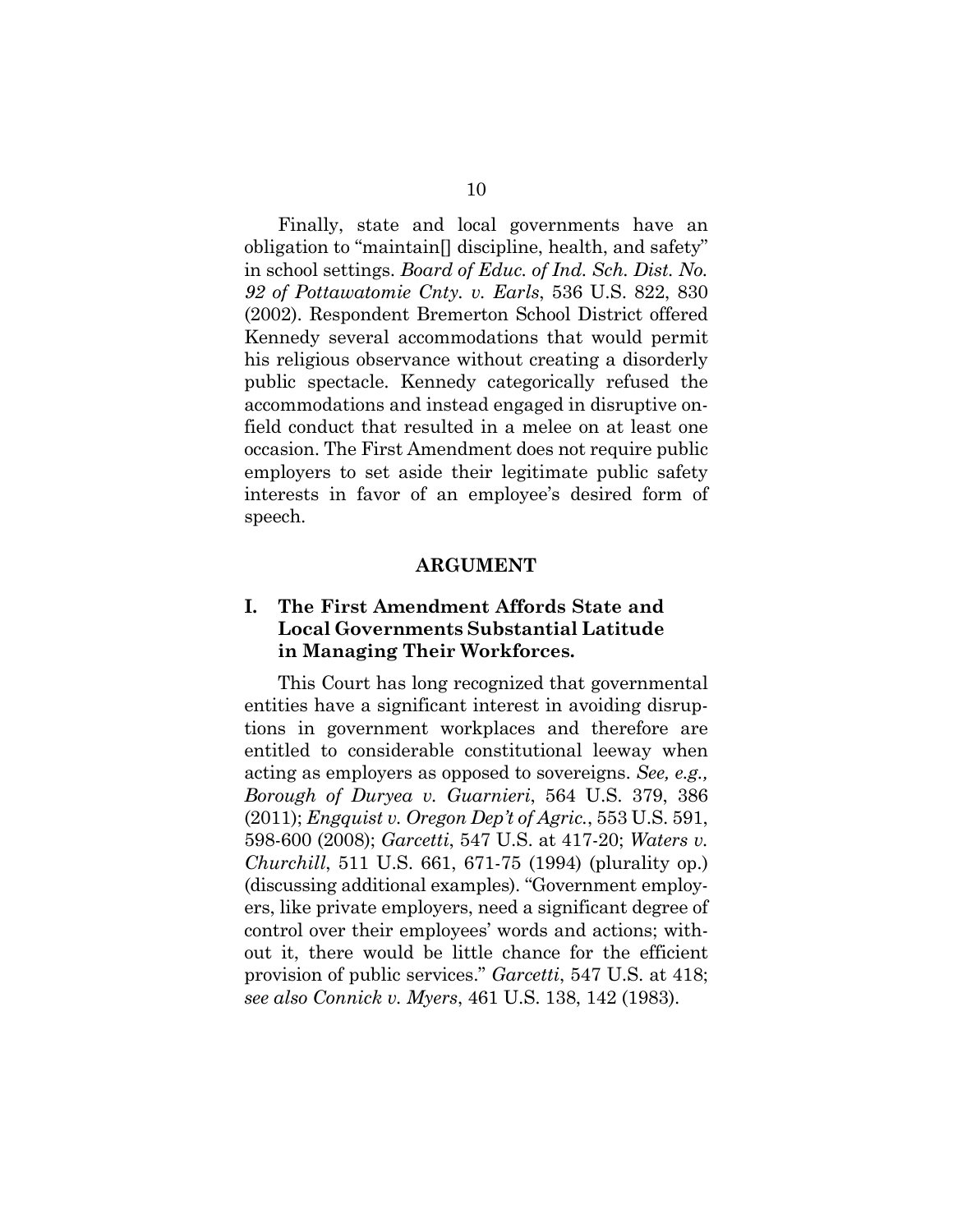In *Garcetti*, this Court held that "when public employees make statements pursuant to their official duties, the employees are not speaking as citizens for First Amendment purposes, and the Constitution does not insulate their communications from employer discipline." 547 U.S. at 421. *See also Janus v. American Fed. of State, Cnty., & Mun. Emps., Council 31*, 138 S. Ct. 2448, 2474 (2018) ("[W]hen public employees are performing their job duties, their speech may be controlled by their employer.").

*Garcetti* created a straightforward test: if a government employee is speaking "pursuant to his duties" or as "part of what he, as a [government employee] was employed to do," the First Amendment does not apply, and the government employer retains full discretion to discipline the employee as it deems appropriate. 547 U.S. at 421.

Although individual applications of *Garcetti* are typically fact-bound, courts have developed readily administrable legal standards that give both employers and employees sufficient clarity when determining whether speech is pursuant to a public employee's duties. Courts generally look to "the nature of the plaintiff's job responsibilities, the nature of the speech, and the relationship between the two" as well as "[o]ther contextual factors." *Ross v. Breslin*, 693 F.3d 300, 306 (2d Cir. 2012). "The critical question under *Garcetti* is whether the speech at issue is itself ordinarily within the scope of an employee's duties, not whether it merely concerns those duties." *Lane v. Franks*, 573 U.S. 228, 240 (2014).

Speech is pursuant to a public employee's official job duties when it is "undertaken in the course of performing one's job," *Williams v. Dallas Indep. Sch. Dist.*,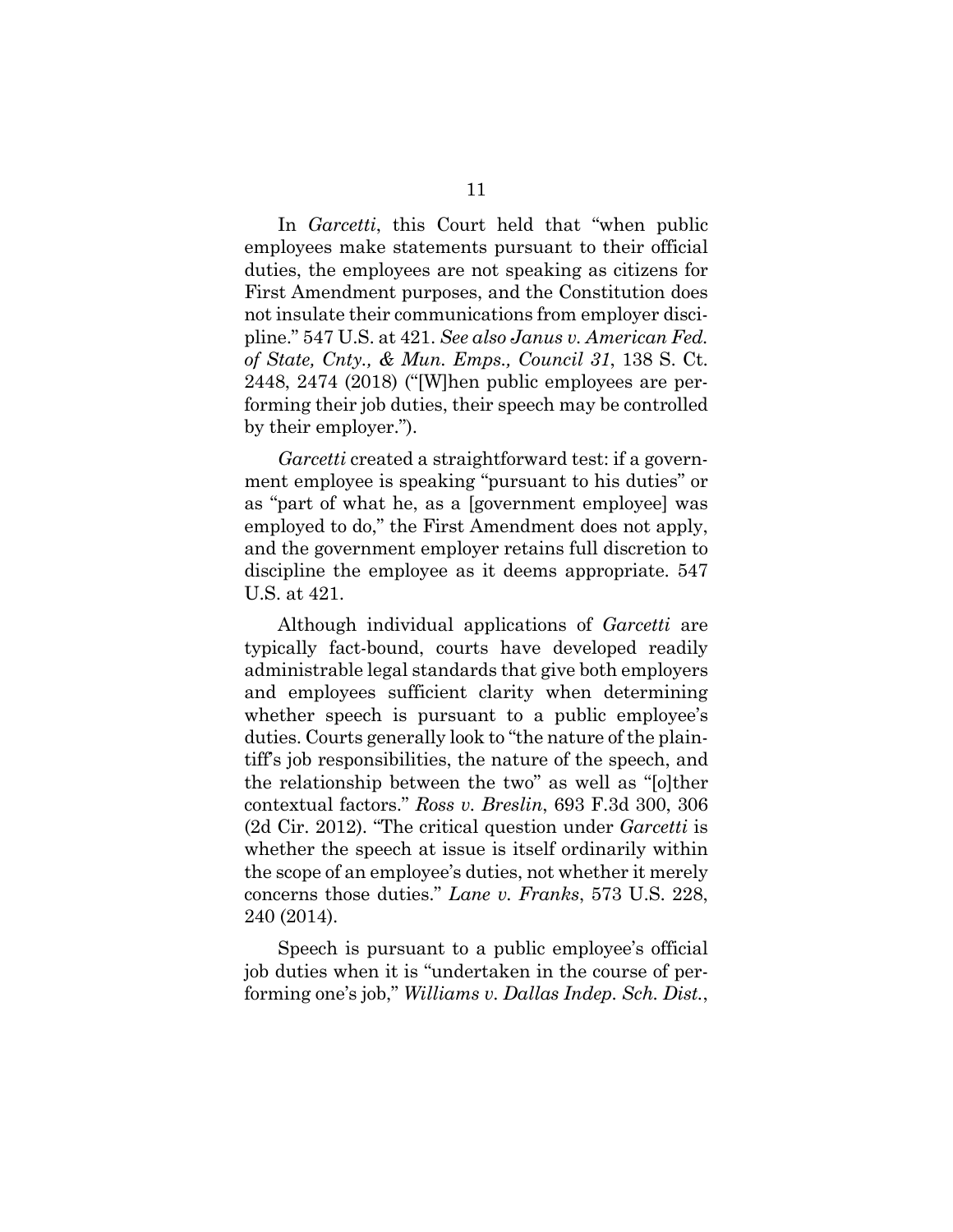480 F.3d 689, 694 (5th Cir. 2007); aids in the fulfillment of official responsibilities, *Renken v. Gregory*, 541 F.3d 769, 773 (7th Cir. 2008); or is part and parcel of carrying out job requirements, *Weintraub v. Board of Educ. of City Sch. Dist. of City of N.Y.*, 593 F.3d 196, 202 (2d Cir. 2010). Because "a public employee's duties are not limited only to those tasks that are specifically designated," *Phillips v. City of Dawsonville*, 499 F.3d 1239, 1242 (11th Cir. 2007), speech can be pursuant to official responsibilities "even though it is not required by, or included in, the employee's job description, or in response to a request by the employer," *Weintraub*, 593 F.3d at 203. The inquiry turns on whether the challenged speech "owes its existence to a public employee's professional responsibilities." *Garcetti*, 547 U.S. at 421.

The court of appeals' decision in this case is a clearcut application of *Garcetti* and its progeny. The parties did not dispute that Kennedy's official duties as a football coach "encompassed his post-game speeches to students on the field" and Kennedy himself conceded that he remained on duty at the conclusion of football games until players were released from the locker room. (Pet. App. 15-17; *see also* Pet. App. 32 (op. of Christen, J.).) Kennedy's prayer therefore constituted "expression on the field—a location that he only had access to because of his employment—during a time when he was generally tasked with communicating with students." (Pet. App. 15.) Contrary to Kennedy's assertion (Br. for Pet. at 34), the court did not hold that every word uttered by a public-school employee while on duty constitutes government speech under *Garcetti.* Rather, the court concluded, based on undisputed facts, that Kennedy's postgame prayers were delivered in the course of his job responsibilities.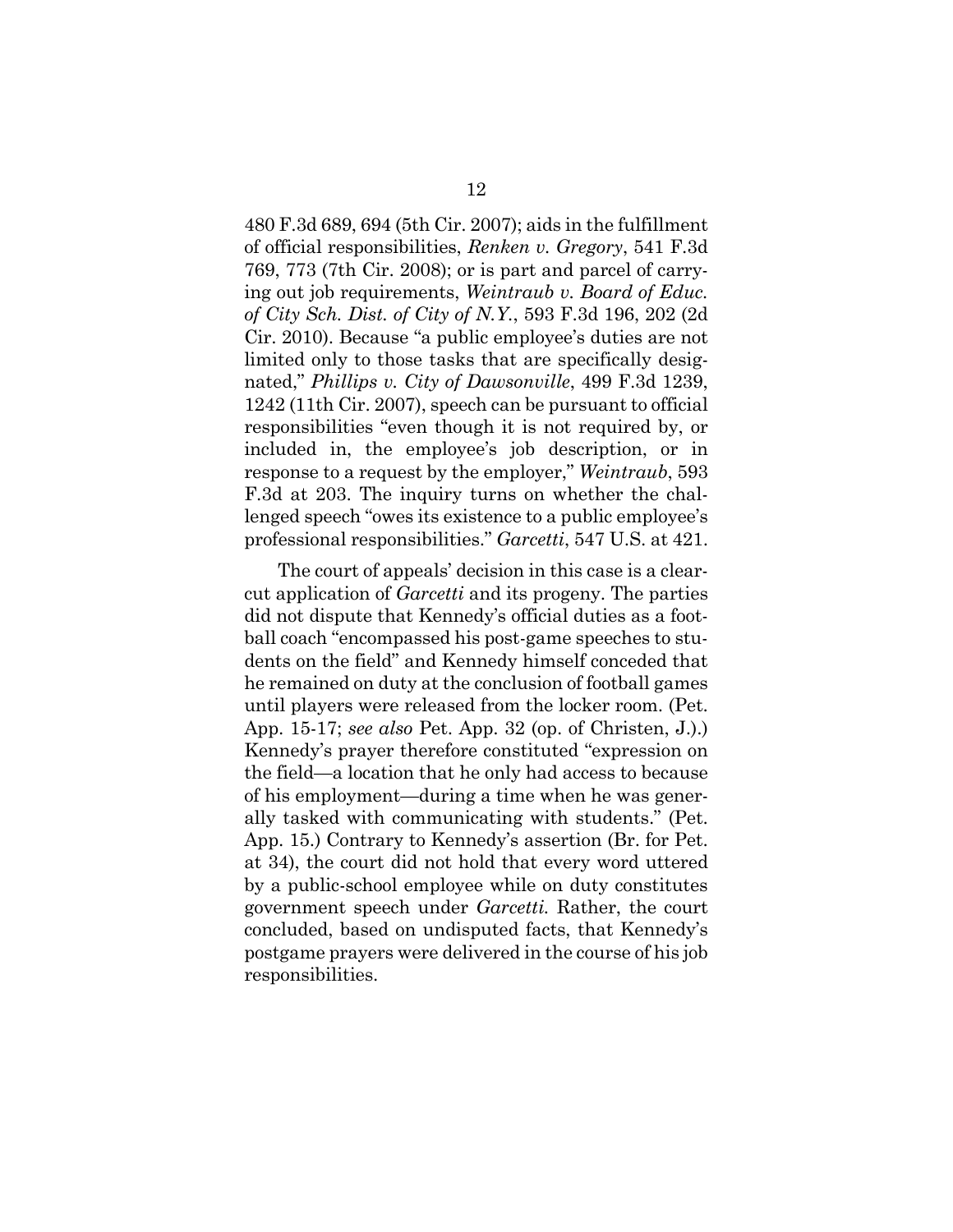Kennedy's arguments to this Court turn *Garcetti*'s objective inquiry on its head. While Kennedy concedes that he was employed by the school district "to engage in some forms of speech on the field, such as calling plays, communicating with referees, and giving motivational talks," he contends that his prayer was intended to be purely private conduct akin to "calling home or making a reservation for dinner at a local restaurant." Br. for Pet. ("Pet. Br.") 28-29 (quotation marks omitted). By no stretch of the imagination was Kennedy's speech private: as the court of appeals observed below, "Kennedy insisted that his speech occur while players stood next to him, fans watched from the stands, and he stood at the center of the football field." (Pet. App. 15.) Although Kennedy insists that his proximity to students "make[s] little difference" to whether his speech was part of his official duties (Pet. Br. 33), a football coach's job duties must be defined at least in part by his relationship with athletes. Even the most casual observer of sports (or sports movies, for that matter) would understand that Kennedy's postgame speeches to players are "part and parcel" of his job duties, *see Ross*, 693 F.3d at 305, while phone calls to his home or a local restaurant might not be. While Kennedy denies that this case is about "employ[ing] prayer or religious content during a post-game speech to students on the field" (Pet. Br. 31), that is in fact the very conduct in which Kennedy engaged and the specific conduct for which he was disciplined (Pet. App. 22). Simply put, Kennedy's midfield prayers with players immediately following football games were undertaken while he was discharging his responsibilities as a football coach. The form of Kennedy's speech "owes its existence" to his official job duties and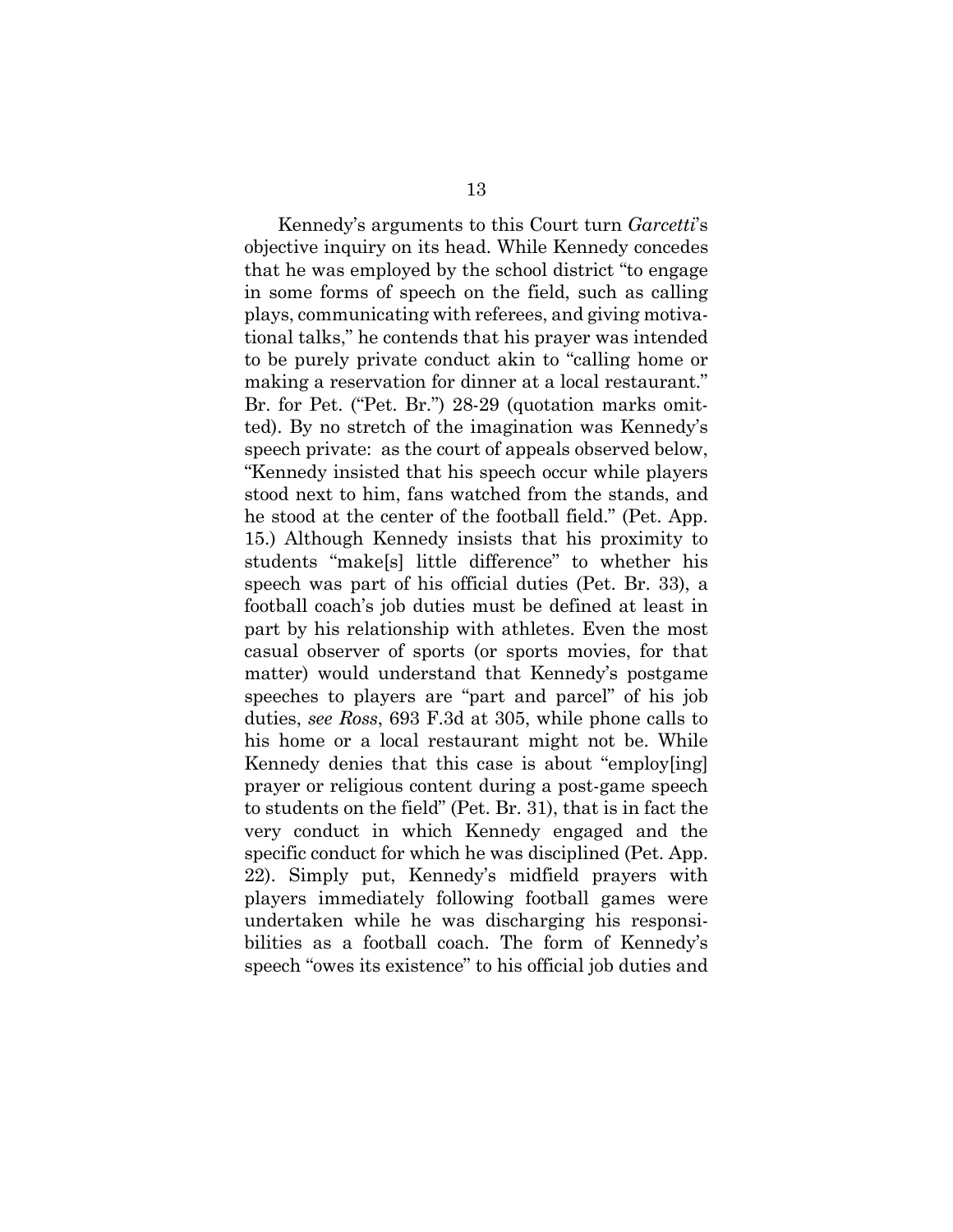is not protected by the First Amendment. *See Garcetti*, 547 U.S. at 421.

If accepted, Kennedy's contrary position would frustrate the efficiency and effectiveness of government employers by dramatically expanding the scope of their potential First Amendment liability. Kennedy offers no functional test by which an employer or a court can evaluate whether an employee is speaking pursuant to his official capacities. Instead, Kennedy argues that the factors on which the court of appeals relied are insufficient. Pet. Br. 29-35. But these factors—namely, Kennedy's job duties and responsibilities as a coach (Pet. App. 14-15), the temporal context in which Kennedy's speech occurred (Pet. App. 16-17), and the fact that he was surrounded by students when engaging in audible prayer (Pet. App. 15-16)—are exactly the kinds of objective factors that an employer and court should examine to determine whether speech is private or public under well-settled law. Kennedy offers no alternative factors or legal standards that would preserve the important distinction drawn by *Garcetti* or offer any meaningful clarity to governmental employers making managerial and disciplinary decisions.

 As an alternative to a legal standard, Kennedy appears to argue that prayer is by necessity private speech irrespective of the context in which it is delivered. *See* Pet. Br. 29-35. Such a rule simply jettisons *Garcetti*'s chief holding that speech by government employees is different from speech by private citizens, and it circumvents the requirement that courts first determine whether an employee was speaking in a public or private capacity before engaging in First Amendment analysis. The fact that religious speech might be protected in other contexts is irrelevant to the inquiry of whether the expressions of a government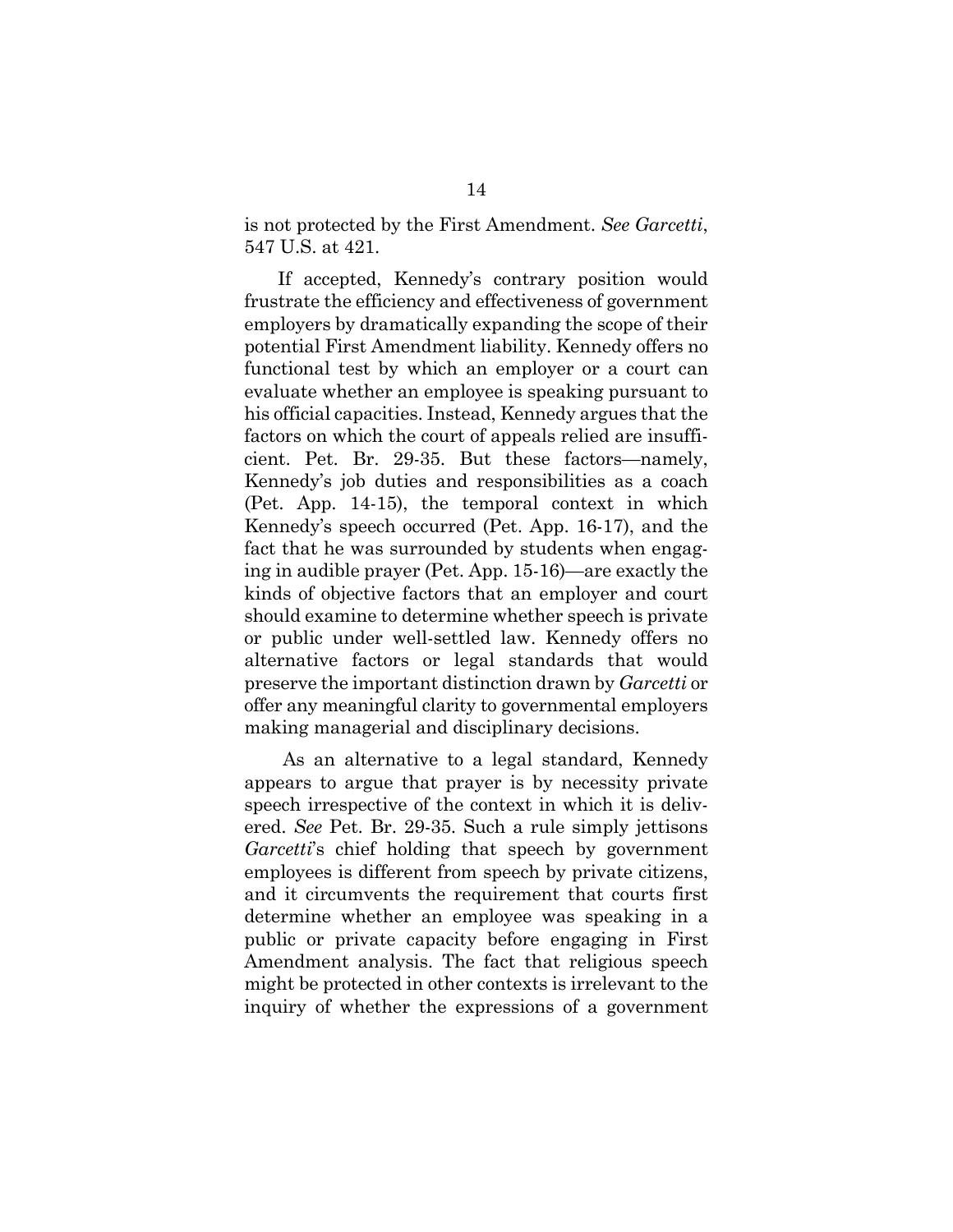employee in particular circumstances constitute public or private speech.

A blanket exception to *Garcetti* for what Kennedy terms "private prayer" is also unworkable in practice because it offers employers no standard by which they can distinguish purportedly private religious observance from state-sponsored prayer led by government officials, the latter of which is unquestionably barred by the Establishment Clause. *See Lee*, 505 U.S. at 587- 89. As the Bremerton School District notes (Br. for Resp. at 22-23), Kennedy's subjective characterization of his prayer as "brief" and "private" does not accord with an objective view of the undisputed record evidence of his actual behavior. Among other things, the record contains Kennedy's admissions to the Equal Employment Opportunity Commission that his prayers were "audible" and that the number of players that joined in the prayers "grew to include a majority of the team" (J.A. 126), as well as several photographs of Kennedy praying in the middle of the field while surrounded by many students (J.A. 82, 97-98). If the application of the First Amendment in employment settings turns on an employee's subjective beliefs rather than objective fact, government employers may be restricted in limiting many categories of problematic conduct, such as a teacher who engages in audible but purportedly private prayers while students are in the classroom or a school librarian who sits in the middle of a room surrounded by children while reading Bible stories aloud in a way that she (but not others) perceives as private. The distinction between private and public speech rightfully rests on objective criteria about an employee's duties, and not on the subjective views of the speaker.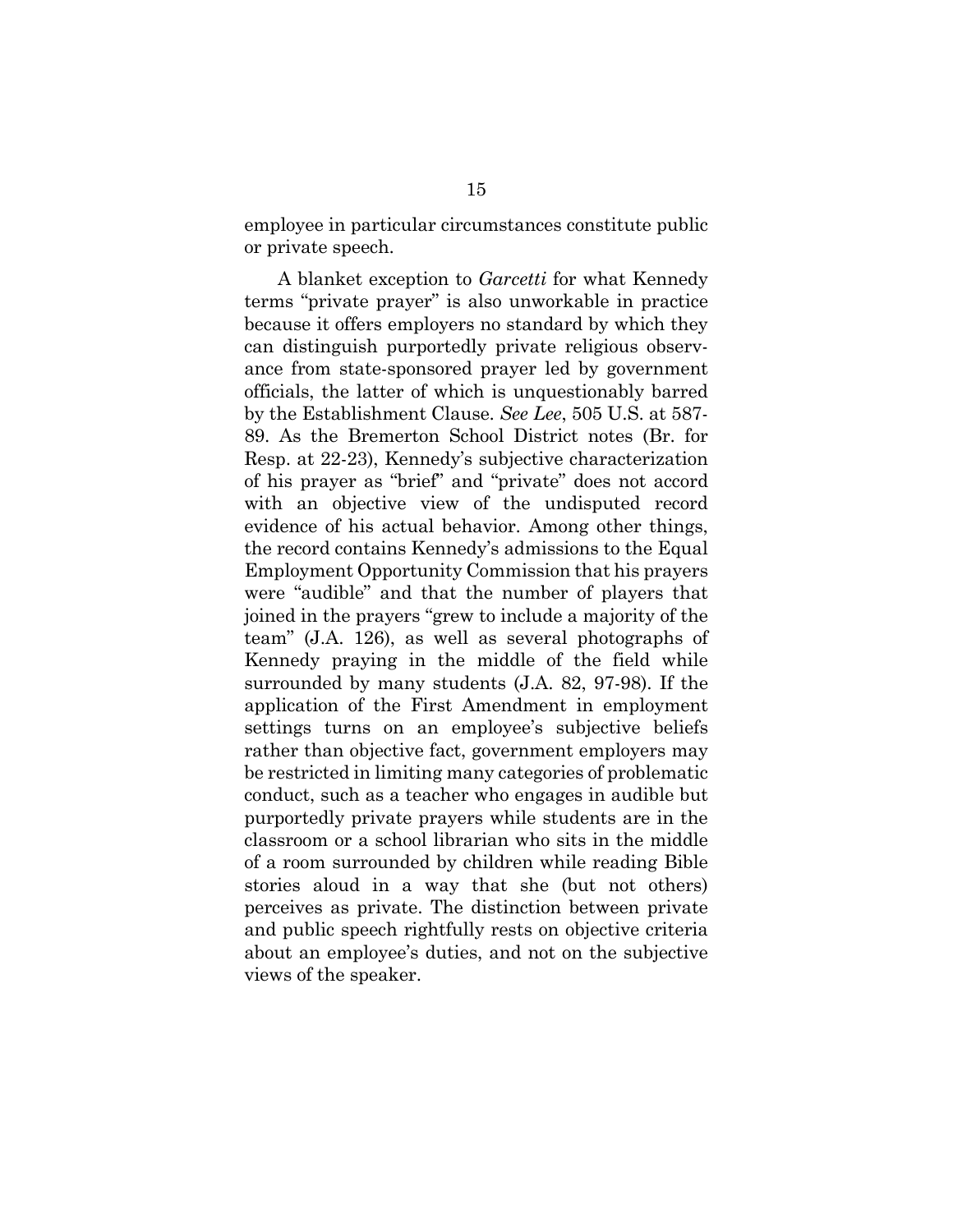- **II. State and Local Governments Should Not Be Compelled to Incorporate Religious Speech in School Events.** 
	- **A. Allowing a Public-School Employee to Engage in Religious Speech During School Events Creates a Substantial Risk of Coercion.**

State and local governments have a strong "interest in facilitating education of the highest quality for all children within [their] boundaries." *Mueller v. Allen*, 463 U.S. 388, 395 (1983) (quotation marks omitted). As discussed above (at 3-5), the United States has considerable religious diversity, and public schools often serve students from many different religious backgrounds. The government's ability to protect the right of every student "to choose his own creed" and "to refrain from accepting the creed established by the majority" is integral to the state interest in public education. *Wallace v. Jaffree*, 472 U.S. 38, 52 (1985). Public schools cannot protect religious diversity if they must permit their employees to subject students to religious speech as an explicit or implied condition of participation in school activities—whether a class, a sport, a dance, a recital, or a yearbook club.

Prayers that "are authorized by a government policy and take place on government property at government-sponsored school-related events" raise substantial concerns regarding religious coercion. *Santa Fe Ind. Sch. Dist. v. Doe*, 530 U.S. 290, 303 (2000) (holding that policy permitting prayer at the beginning of football games violates the Establishment Clause). The unique nature of the public-school setting—including statemandated attendance, the age of students, and the *in loco parentis* role that schools often play—means that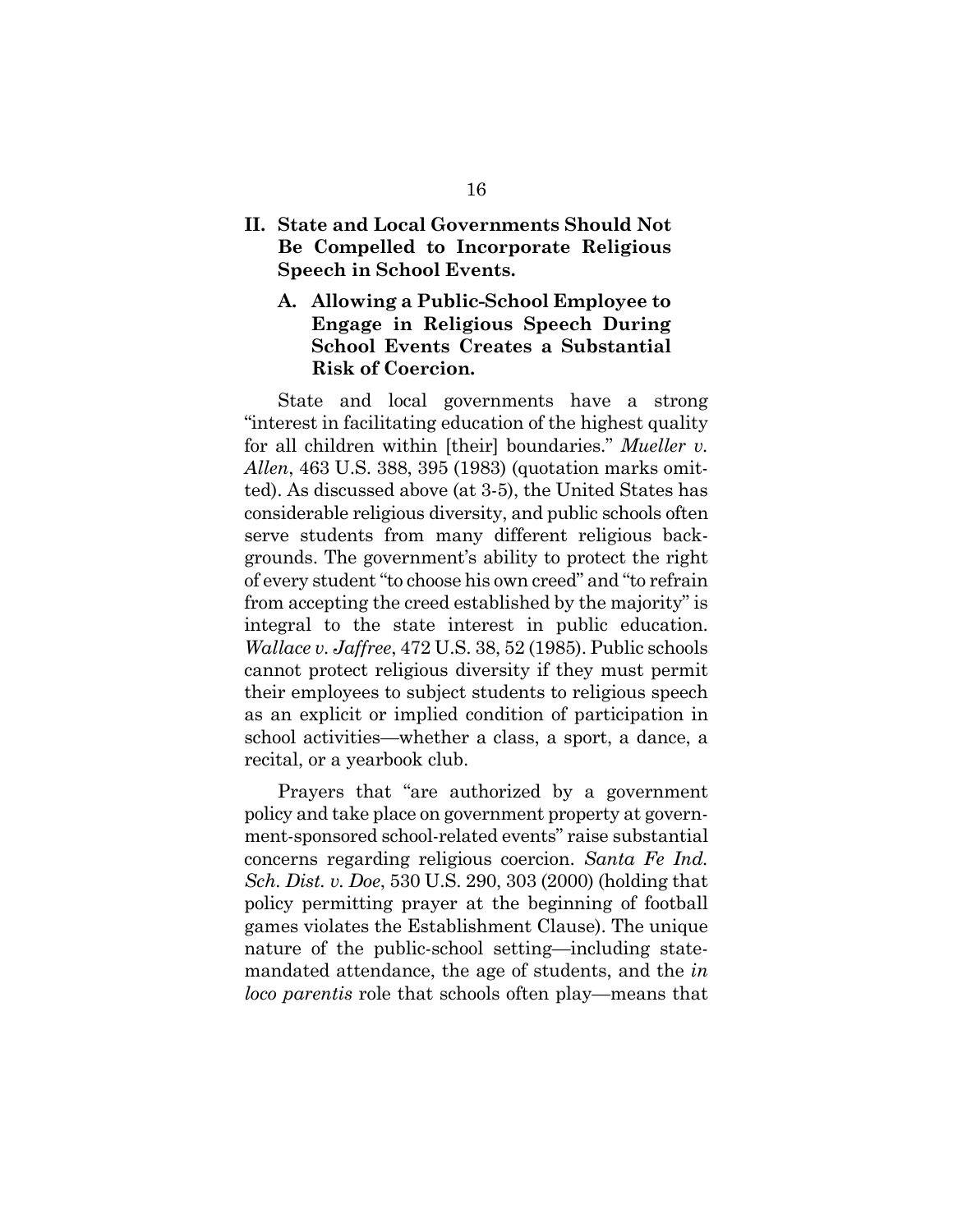"the line between voluntary and coerced participation may be difficult to draw." *Board of Educ. of Westside Cmty. Schs. (Dist. 66) v. Mergens*, 496 U.S. 226, 261-62 (1990) (Kennedy, J., concurring in part). Accordingly, the incorporation of prayer or other forms of religious speech in school events has long been understood to place students in the impermissible position of choosing between attending and participating in school activities, or not attending to avoid religious rituals to which they object. *See, e.g.*, *Lee*, 505 U.S. at 593; *Santa Fe*, 530 U.S. at 311-12.

Concerns about coercion are increased when school officials and employees direct or participate in the religious speech. *See Edwards v. Aguillard*, 482 U.S. 578, 584 (1987) (noting that "students emulate[e] teachers as role models"). When a teacher or coach prays while interacting with students at a school event, there is "public pressure, as well as peer pressure, on attending students" to participate in that prayer. *Lee*, 505 U.S. at 593. *See also Doe v. Duncanville Indep. Sch. Dist.*, 994 F.2d 160, 165 (5th Cir. 1993) (holding that the Establishment Clause prohibits middle school basketball coach from holding postgame prayers with students). Students who hold different religious views are placed "in the dilemma of participating, with all that implies, or protesting" and exposing themselves to the risk of opprobrium from school officials and peers. *Lee*, 505 U.S. at 593. *See also School Dist. of Abington Twp. v. Schempp*, 374 U.S. 203, 289-90 (1963) (Brennan, J., concurring).

Although considerations of coercion are prevalent in elementary and secondary school settings generally, they are especially potent in athletics. The ability to participate in high school sports is extremely important for many students. Participation in athletics can be a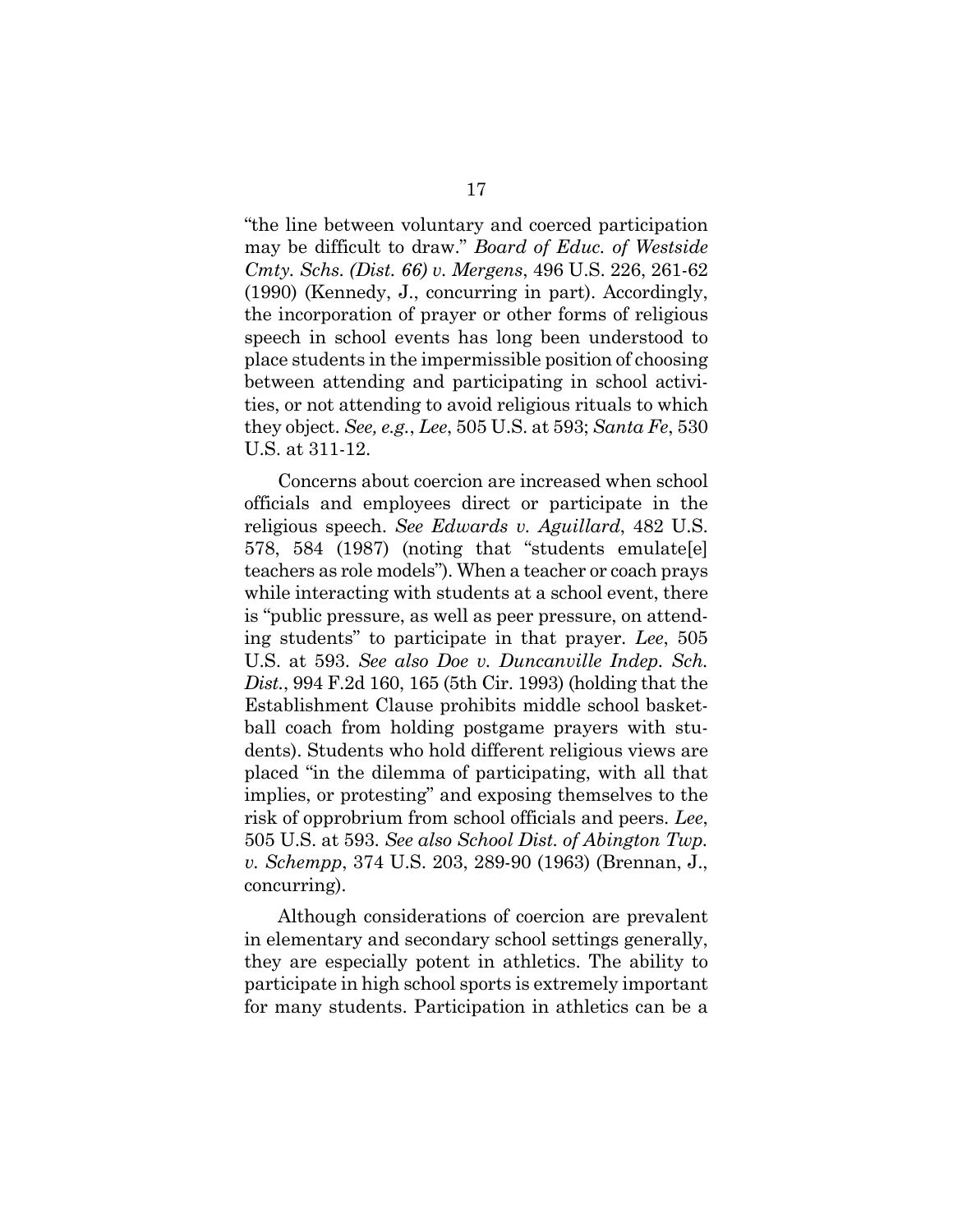crucial path to economic mobility and is associated with many positive economic and educational outcomes, including higher graduation rates, higher college attendance rates, and higher future wages.16 Participation in sports also has many social, physical, and mental health benefits, including increased confidence and self-esteem and the development of teamwork, leadership, and discipline skills.17 At the same time, coaches play a powerful and influential role over a student-athlete's development, including control over playing time and assistance in college recruitment and future professional sport or nonsports careers.18 It is not difficult to see how a student's understandably strong desire to participate in sports combined with the

<sup>16</sup> *See, e.g.*, Kelly P. Troutman & Mikaela J. Dufur, *From High School Jocks to College Grads: Assessing the Long-Term Effects of High School Sport Participation on Females' Educational Attainment*, 38 Youth & Soc'y 443 (2007); John M. Barron et al., *The Effects of High School Athletic Participation on Education and Labor Market Outcomes*, 82 Rev. of Econ. & Stat. 409 (2000); Donald Sabo et al., *High School Athletic Participation and Postsecondary Educational and Occupational Mobility: A Focus on Race and Gender*, 10 Socio. of Sport J. 44 (1993).

<sup>17</sup> *See, e.g.*, Nicholas Holt et al., *Benefits and Challenges Associated with Sport Participation by Children and Parents from Low-Income Families*, 12 Psychol. of Sport & Exercise 490 (2011); Sarah J. Donaldson & Kevin R. Ronan, *The Effects of Sports Participation on Young Adolescents' Emotional Well-Being*, 41 Adolescence 369 (2006); Sara Pedersen & Edward Seidman, *Team Sports Achievement and Self-Esteem Development Among Urban Adolescent Girls*, 28 Psychol. of Women Q. 412 (2004).

<sup>18</sup> *See* Kris Bryant, *Take a Knee: Applying the First Amendment to Locker Room Prayers and Religion in College Sports*, 36 J. Coll. & Univ. L. 329, 355-56 (2009); Jean M. Williams et al., *Factor Structure of the Coaching Behavior Questionnaire and Its Relationship to Athlete Variables*, 17 Sport Psychol. 16, 16 (2003) (describing coach as "the most important person in determining the quality and success of an athlete's sport experience").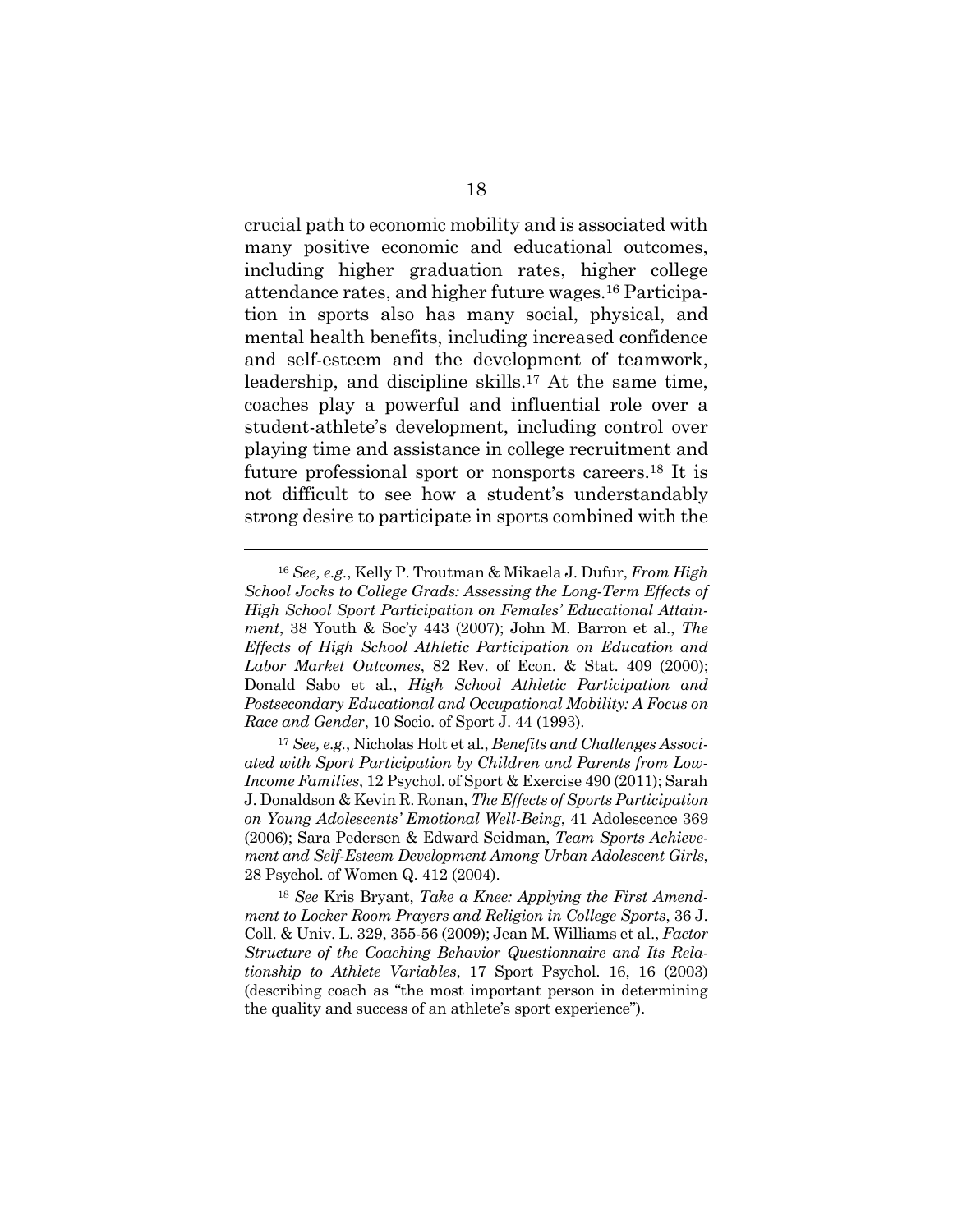unique relationship between a coach and studentathlete can create an atmosphere of extreme susceptibility to coercion.

Religious coercion harms students in many ways. For example, students (or their parents) who object to the religious speech of a teacher or coach may decide not to participate in a class or activity simply to avoid the speech. Such a decision would unfairly deprive objecting students of access to educational or extracurricular opportunities, including programs associated with college scholarships, job and skills training, and social development. Other participants in these classes and activities would likewise be deprived of the unique perspectives and contributions of the objecting students. Alternatively, and often much more likely, students who object to the religious speech of a particular teacher or coach may find themselves implicitly or explicitly pressured to participate in the religious activity. For example, the record here shows that at least one student in fact felt coerced into participation in Kennedy's prayers because of a fear about reduced playing time. (Pet. App. 21; J.A. 234.) Even if the participation of students in any given event or class theoretically could be characterized as voluntary, the incorporation of school-sanctioned prayer in that event "has the improper effect of coercing those present to participate in an act of religious worship." *Santa Fe*, 530 U.S. at 312.

### **B. The Use of Prayer in School Settings Undermines Religious Freedom.**

"[T]he individual freedom of conscience protected by the First Amendment embraces the right to select any religious faith or none at all." *Wallace*, 472 U.S. at 53. "When the government puts its *imprimatur* on a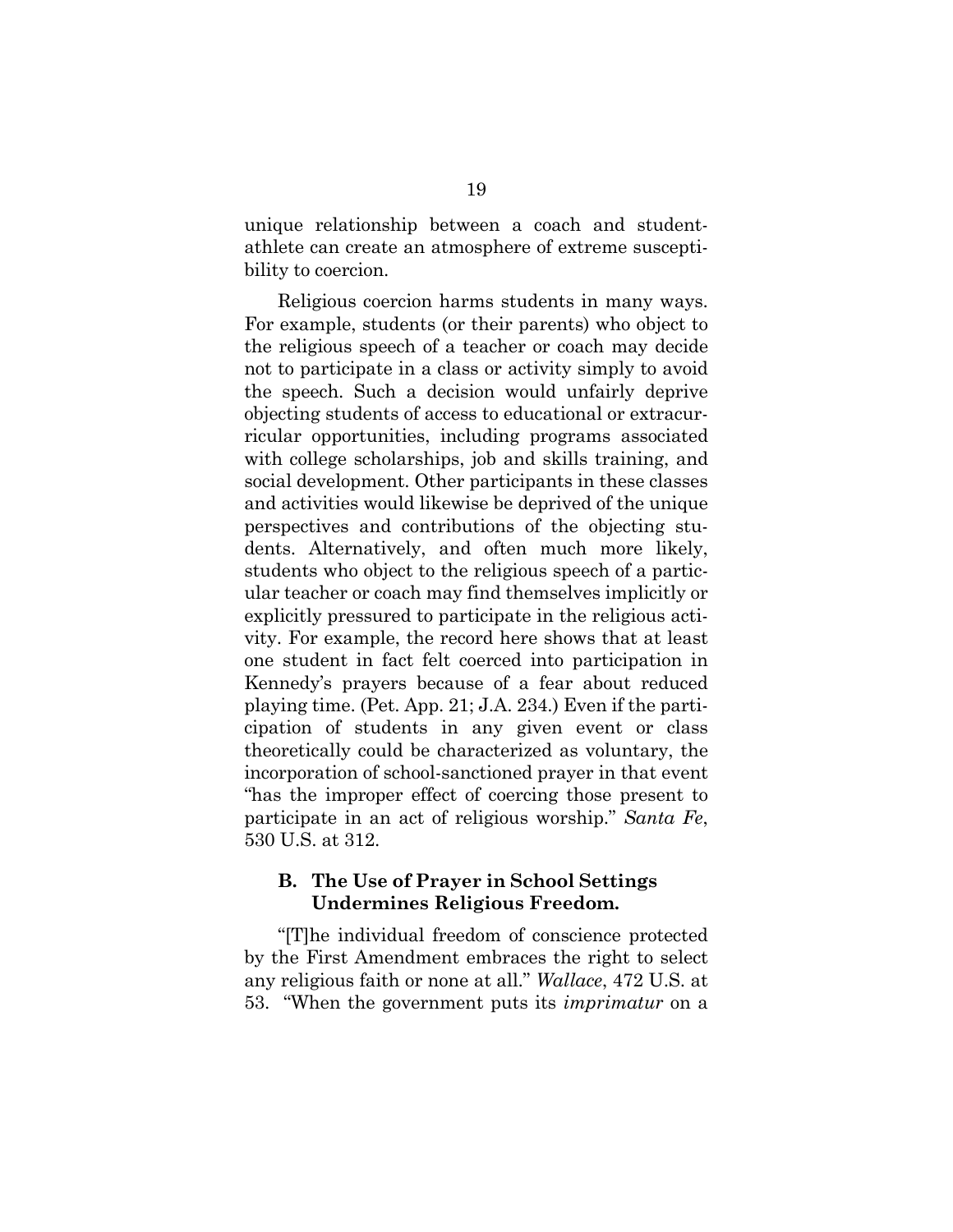particular religion, it conveys a message of exclusion to all those who do not adhere to the favored beliefs." *Lee*, 505 U.S. at 606 (Blackmun, J., concurring).

The introduction of prayer in school events erodes key constitutional protections because "[w]hen the power, prestige and financial support of government is placed behind a particular religious belief, the indirect coercive pressure upon religious minorities to conform to the prevailing officially approved religion is plain." *Engel v. Vitale*, 370 U.S. 421, 431 (1962). Religious speech at school events also undermines the public's faith in the integrity of the public school system because families "condition their trust [in public schools] on the understanding that the classroom will not purposely be used to advance religious views that may conflict with the private beliefs of the student and his or her family." *Edwards*, 482 U.S. at 584. Absent the presence of competing state concerns about health and safety, children have the right to exercise their own religion and parents have the right to give their children their own preferred religious training (or no religious training at all). *Prince v. Massachusetts*, 321 U.S. 158, 166 (1944).

Petitioner characterizes his requested relief as merely a demand for religious tolerance. Pet. Br. 23. Amici strongly support the values of religious tolerance in schools and workplaces. See *supra* at 5-6. But, as this Court has noted, "what might begin as a tolerant expression of religious views may end in a policy to indoctrinate and coerce" and "[w]hat to most believers may seem nothing more than a reasonable request that the nonbeliever respect their religious practices, in a school context may appear to the nonbeliever or dissenter to be an attempt to employ the machinery of the State to enforce a religious orthodoxy." *Lee*, 505 U.S. at 592.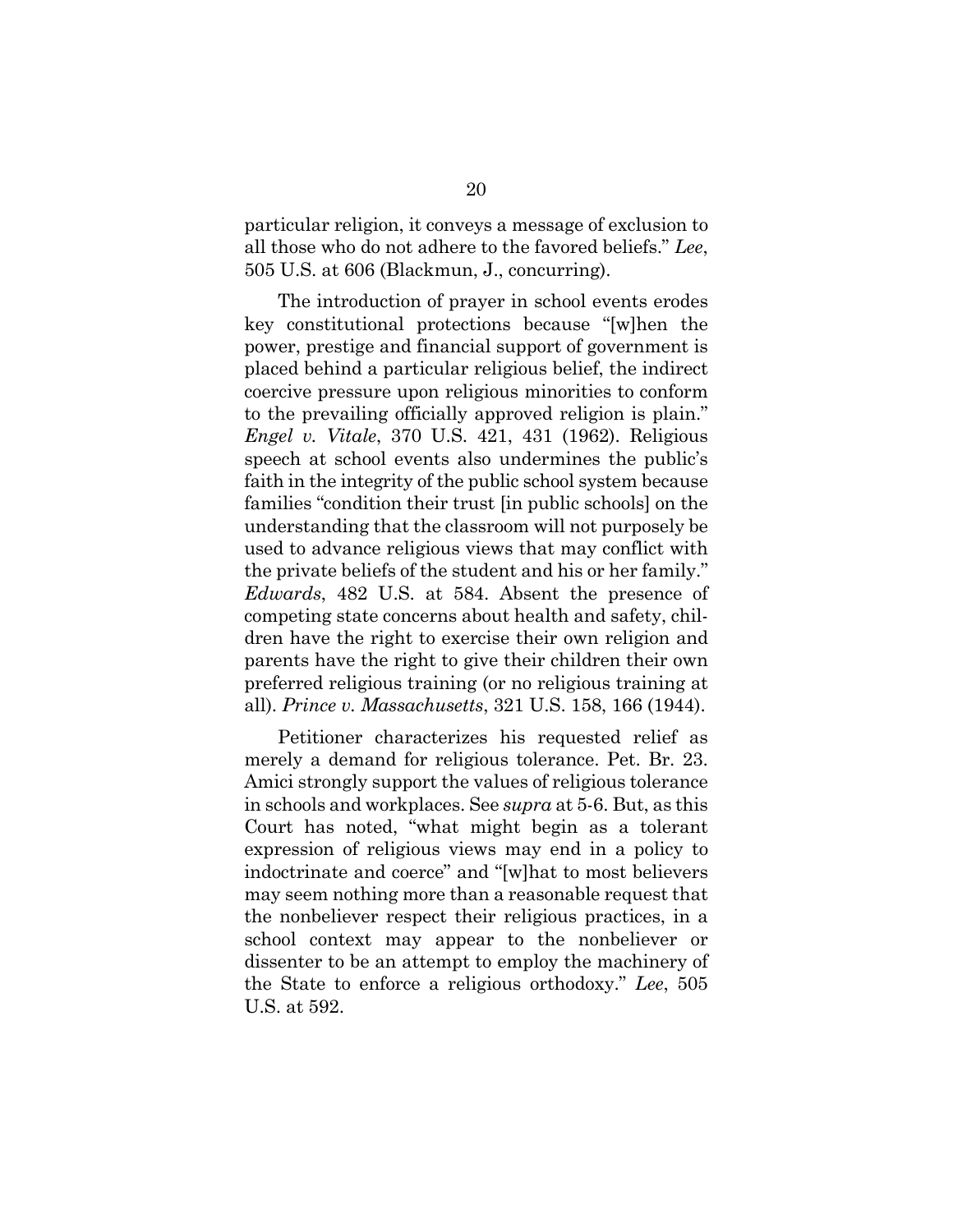It is undisputed that Kennedy's prayers evolved over time to include students, opposing coaches and players, and even members of the community. (Pet. App. 20-21.) On at least one occasion, Kennedy "actively sought support from the community in a manner that encouraged individuals to rush the field to join him and resulted in a conspicuous prayer circle that included students." (Pet. App. 21.) The court of appeals correctly concluded that the school district's acceptance of such conduct could easily be construed as state endorsement of Kennedy's particular brand of religious speech, and that this understanding would be evident to both those persons who share Kennedy's views and those who do not. (Pet. App. 22-23.)

Petitioner's amici suggest that a school district can avoid giving the impression of endorsement by "explaining that tolerance of religious views and practices does not constitute endorsement." Br. for Twenty-Seven States as Amici 14-15. But it is difficult to see how this solution could work in practice. It would hardly promote mutual respect for diverse religious views if the school district distributed flyers or made announcements on the loudspeaker at every football game disclaiming association with Kennedy's postgame prayers. Indeed, attempts at distancing the school from religious speech may result in threats to government officials and other school staff—and the record shows such threats did occur in this case—which exacerbate rather than reduce the harm caused by such speech. Amici's proposed solution would only further entangle a public school with religious speech in direct contravention of the First Amendment. *See Illinois ex rel. McCollum v. Board of Educ. of Sch. Dist. No. 71, Champaign Cnty., Ill.*, 333 U.S. 203, 216-17 (1948) (op. of Frankfurter, J.).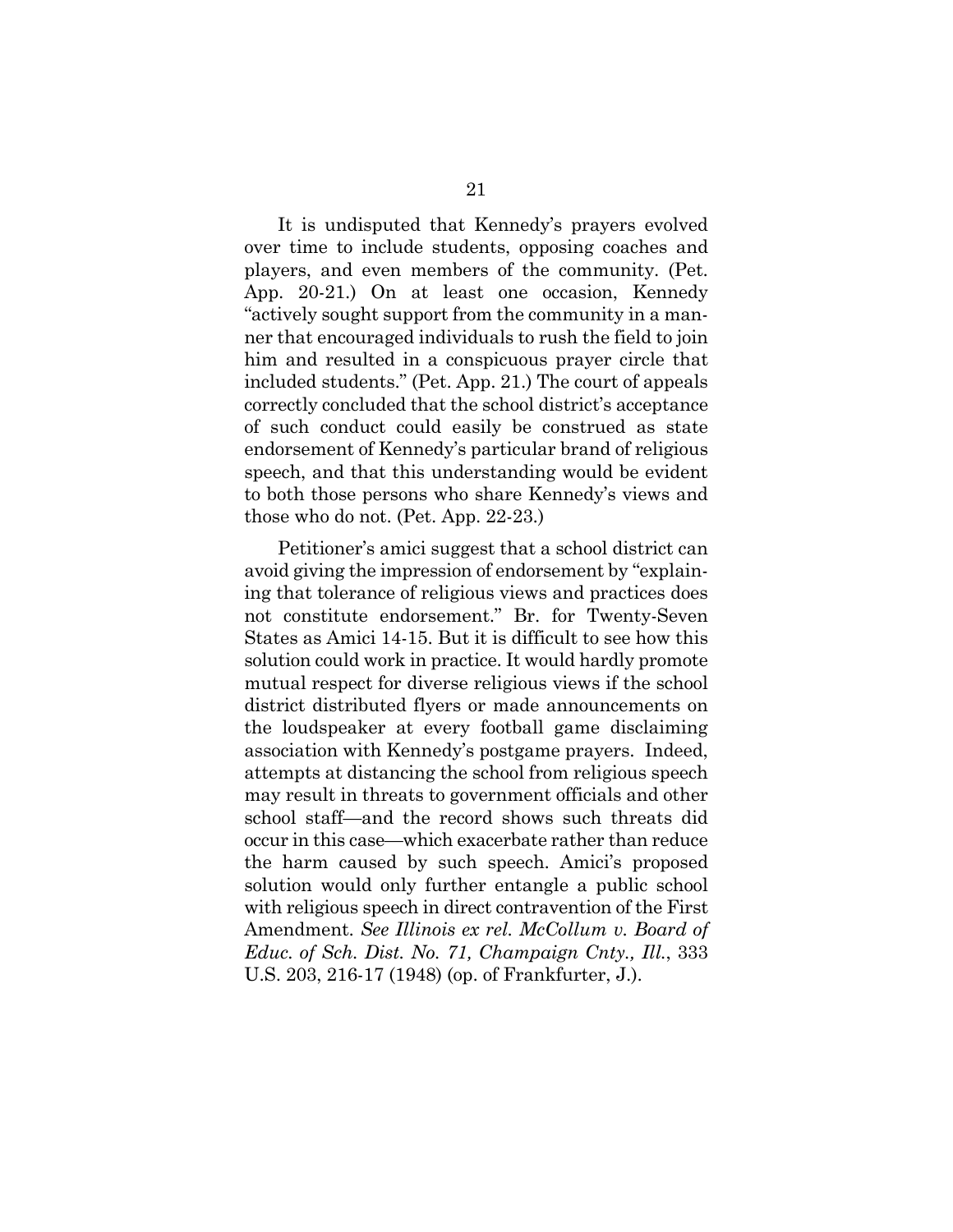# **C. Public Employers Must Retain Authority to Address Disruptive Conduct on School Property.**

This Court has recognized in a variety of different contexts that the government's substantial interest in maintaining discipline in the classroom and on school grounds requires flexibility in the application of constitutional principles. *New Jersey v. T.L.O.*, 469 U.S. 325, 339-40 (1985). "[D]ue to the special features of the school environment, school officials must have greater authority to intervene before speech leads to violence" and disruption. *Morse v. Frederick*, 551 U.S. 393, 425 (2007) (Alito, J., concurring). Thus, speech and expressive acts in high schools, whether undertaken by students or by others, are subject to restrictions greater than those that the First Amendment normally permits, precisely because of the paramount governmental interests in promoting order and discipline. *Shanley v. Northeast Indep. Sch. Dist., Bexar Cnty.*, 462 F.2d 960, 969 (5th Cir. 1972).

In this case, the Bremerton School District was justified in disciplining Kennedy because his conduct grew increasingly disruptive and threatened the safety and well-being of students, staff members, and district officials. Kennedy's social media posts and media appearances about the district's request that he stop engaging in public midfield prayer after football games resulted in the school district being "flooded with thousands of emails, letters, and phone calls from around the country . . . many of which were hateful or threatening." (Pet. App. 5 (quotation marks omitted).) Certain school employees felt physically threatened (Pet. App. 2), including another football coach who did not reapply for a coaching position because of the unsafe situation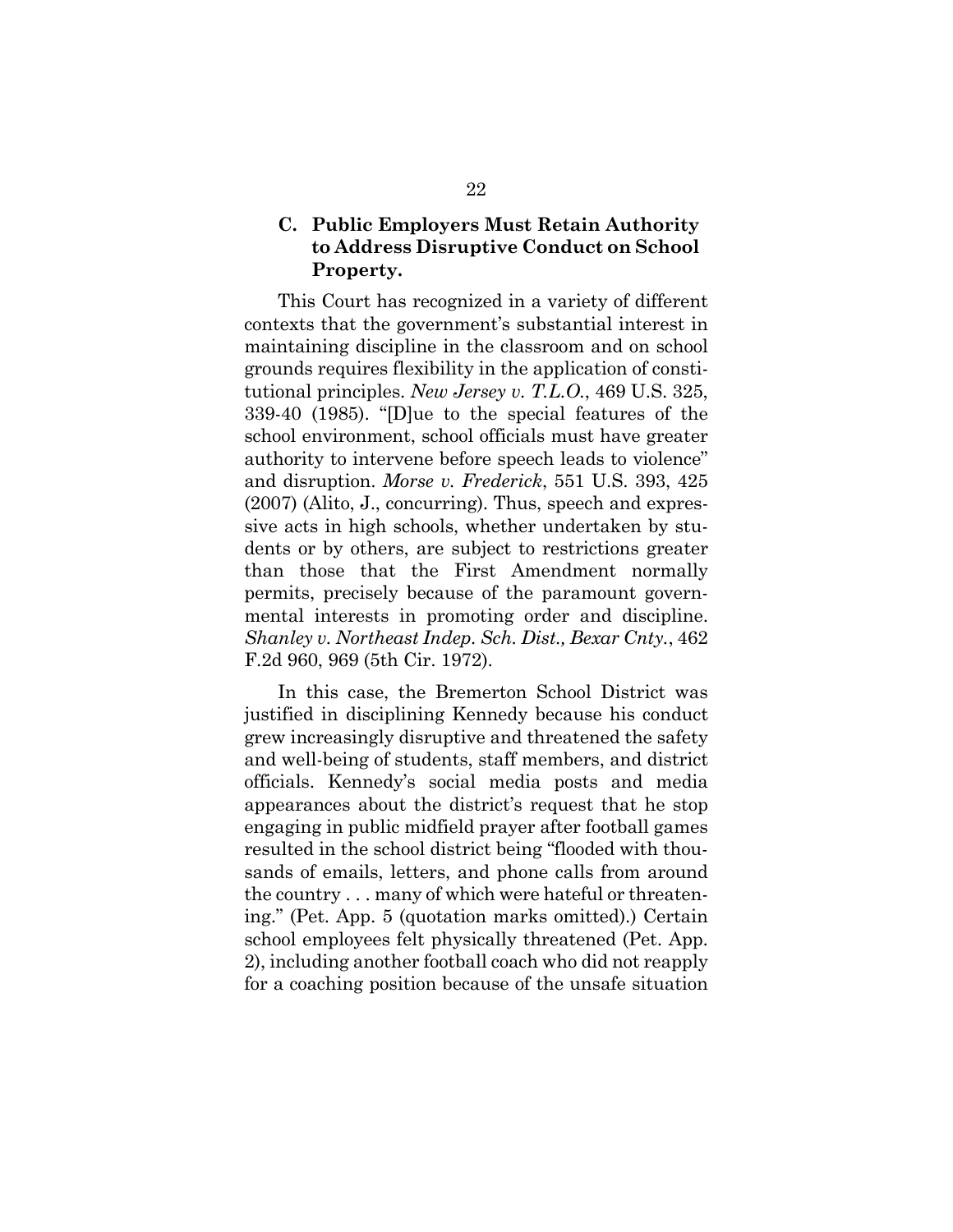that Kennedy's actions had created for staff and students (J.A. 347).

In late October 2015, Kennedy's actions escalated when he gave numerous media interviews about his intent to pray after the next scheduled football game notwithstanding the school's directive. The school district became so alarmed about public reaction to Kennedy's media appearances (including an announcement from a Satanist group that it intended to conduct a ceremony on the field at the same time) that the district arranged for security with the Bremerton Police Department, made and posted signs restricting access to the field, and made robocalls to parents advising them that postgame access to the field would be restricted. Despite these precautionary measures, Kennedy's prayer at the conclusion of the next game triggered a crush of spectators jumping the fence to join Kennedy on the field. The melee resulted in several students being knocked over and the principal later testified that the school was unable to keep pupils safe during this event. (Pet. App. 7-9.)

Kennedy's refusal to participate in a good-faith accommodations process further justified the district's remedial actions. As described above (at 6-8), amici have extensive experience crafting accommodations that allow employees to engage in religious observance without interfering with or undermining the safe operation of the workplace. Here, the Bremerton School District offered Kennedy several such accommodations, including private locations for prayer within the school building, athletic facility or press box, or the ability to return to the field to pray after students had left the field; the district also invited Kennedy to suggest other accommodations. (J.A. 94, 306-307.) Kennedy instead demanded to continue his desired practice of praying at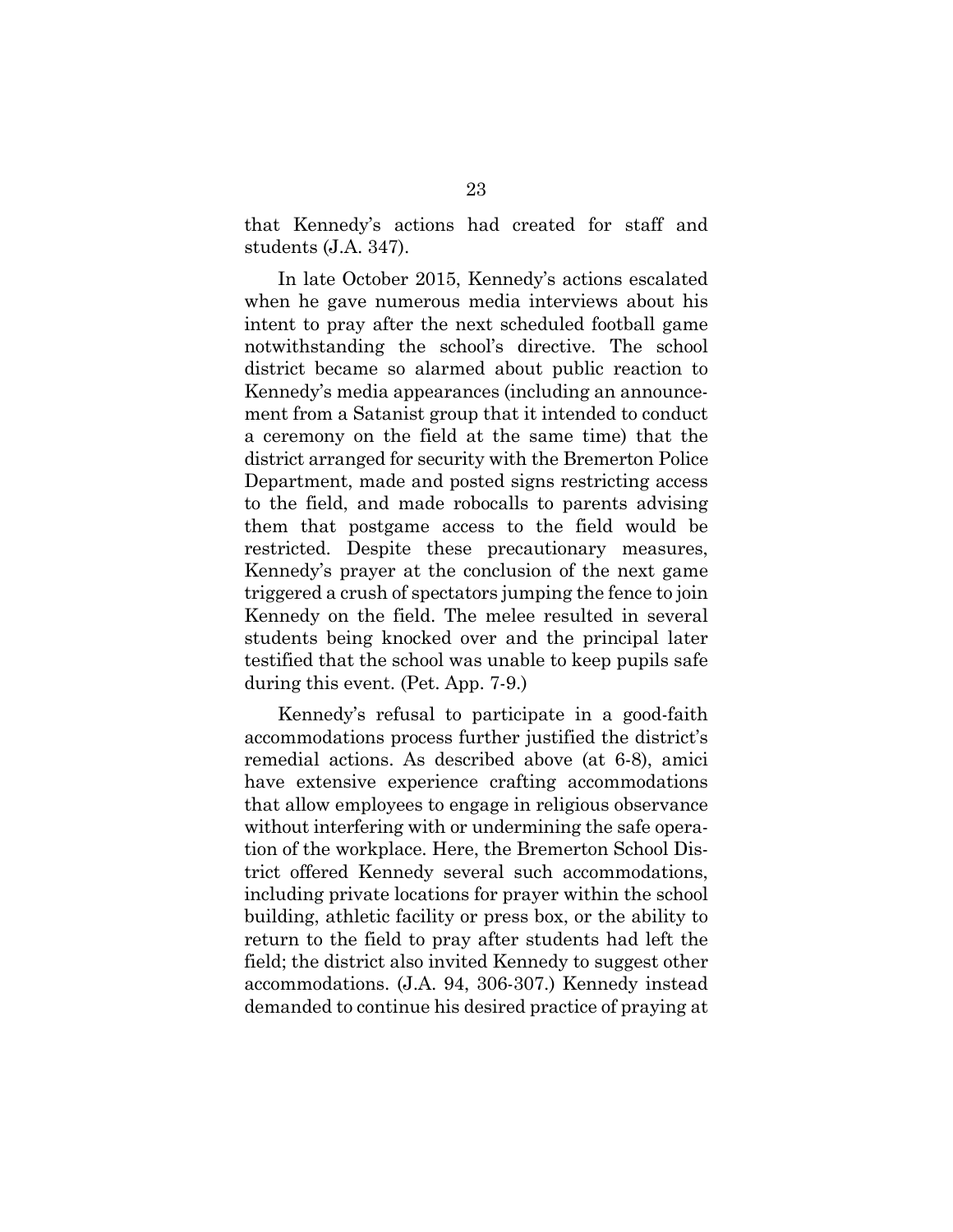midfield immediately after games. (J.A. 307.) But the risk to public safety would not have ceased even if the school district had acceded to Kennedy's demands, because, among other things, additional religious groups (such as the Satanist organization) were reasonably likely to demand to conduct similar religious exercises on school property. Such requests would likely have stoked even more public attention, anger, and concern.

The events that occurred in this case are not surprising; courts have long understood that "overt religious exercise in a secondary school environment" is divisive by its nature. *Lee*, 505 U.S. at 588; *see also McCollum*, 333 U.S. at 227-28, 231 (op. of Frankfurter, J.). Indeed, Kennedy emphatically endorses his "pugilistic" response to the school district's efforts to manage the disruptive conduct of a public-school employee and asserts that all school districts "should expect a pugilistic response" when seeking to restrict religious speech on school property. Pet. Br. 42; *see id.* at 23. In essence, Kennedy argues that school districts are powerless to restrict religious speech on school property no matter the capacity of such speech to incite disruption and disorder. But nothing in this Court's First Amendment jurisprudence requires state and local governments to set aside their interests in public safety to elevate an employee's demand to express religious speech in a particular way. To the contrary, this Court has repeatedly held that the interest in safety and discipline in school settings trumps an inflexible application of constitutional doctrines.

In sum, a rule that requires public employers to accept any and all demands by their employees for religious expression, regardless of corresponding risks to safety and workplace operations, would substantially jeopardize the ability of government to properly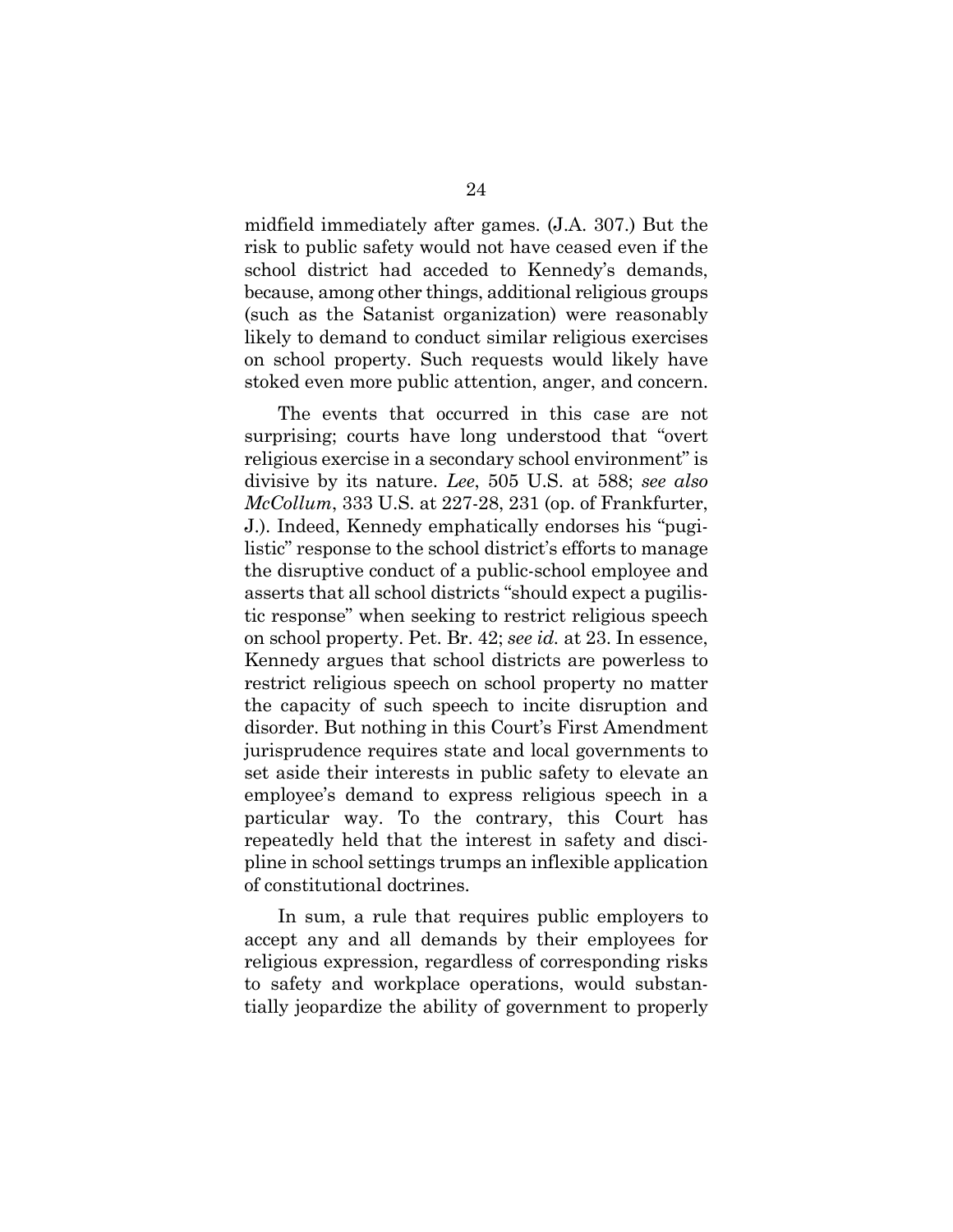function and would threaten public welfare. Such a rule would be especially dangerous in public school settings, where religious speech is always a matter of substantial public attention and concern, and where the student population is particularly young and vulnerable.

#### **CONCLUSION**

The judgment of the United States Court of Appeals for the Ninth Circuit should be affirmed.

Respectfully submitted,

LETITIA JAMES  *Attorney General State of New York* BARBARA D. UNDERWOOD\* *Solicitor General* ANISHA S. DASGUPTA *Deputy Solicitor General*  ESTER MURDUKHAYEVA  *Assistant Deputy Solicitor General*  barbara.underwood@ag.ny.gov

April 2022 \* *Counsel of Record*

(*Counsel listing continues on next page.*)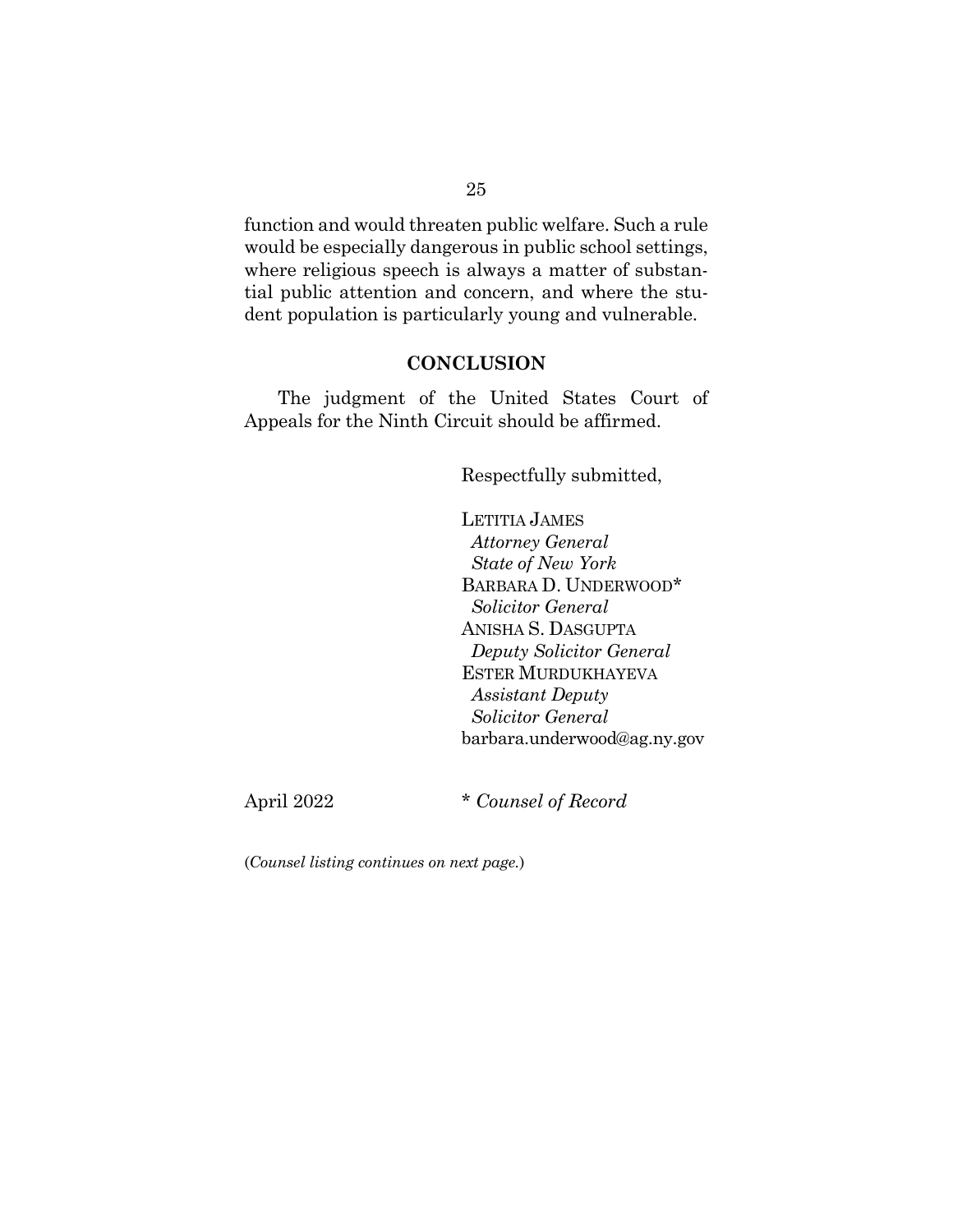ROB BONTA  *Attorney General State of California* 1300 I St., Sacramento, CA 95814

KATHLEEN JENNINGS  *Attorney General State of Delaware*  820 N. French St. Wilmington, DE 19801

HOLLY T. SHIKADA  *Attorney General State of Hawai'i*  425 Queen St. Honolulu, HI 96813

KWAME RAOUL  *Attorney General State of Illinois* 100 West Randolph St. Chicago, IL 60601

AARON M. FREY *Attorney General State of Maine* 6 State House Station Augusta, ME 04333

BRIAN E. FROSH *Attorney General State of Maryland* 200 Saint Paul Pl. Baltimore, MD 21202 MAURA HEALEY *Attorney General Commonwealth of Massachusetts*  One Ashburton Pl. Boston, MA 02108

DANA NESSEL  *Attorney General State of Michigan*  P.O. Box 30212 Lansing, MI 48909

KEITH ELLISON  *Attorney General State of Minnesota* 75 Rev. Dr. Martin Luther King Jr. Blvd. St. Paul, MN 55155

MATTHEW J. PLATKIN  *Acting Attorney General State of New Jersey* 25 Market St. Trenton, NJ 08625

HECTOR BALDERAS  *Attorney General State of New Mexico*  P.O. Drawer 1508 Santa Fe, NM 87504

ELLEN F. ROSENBLUM  *Attorney General State of Oregon*  1162 Court St. N.E. Salem, OR 97301

(*Counsel listing continues on next page.*)

#### 26